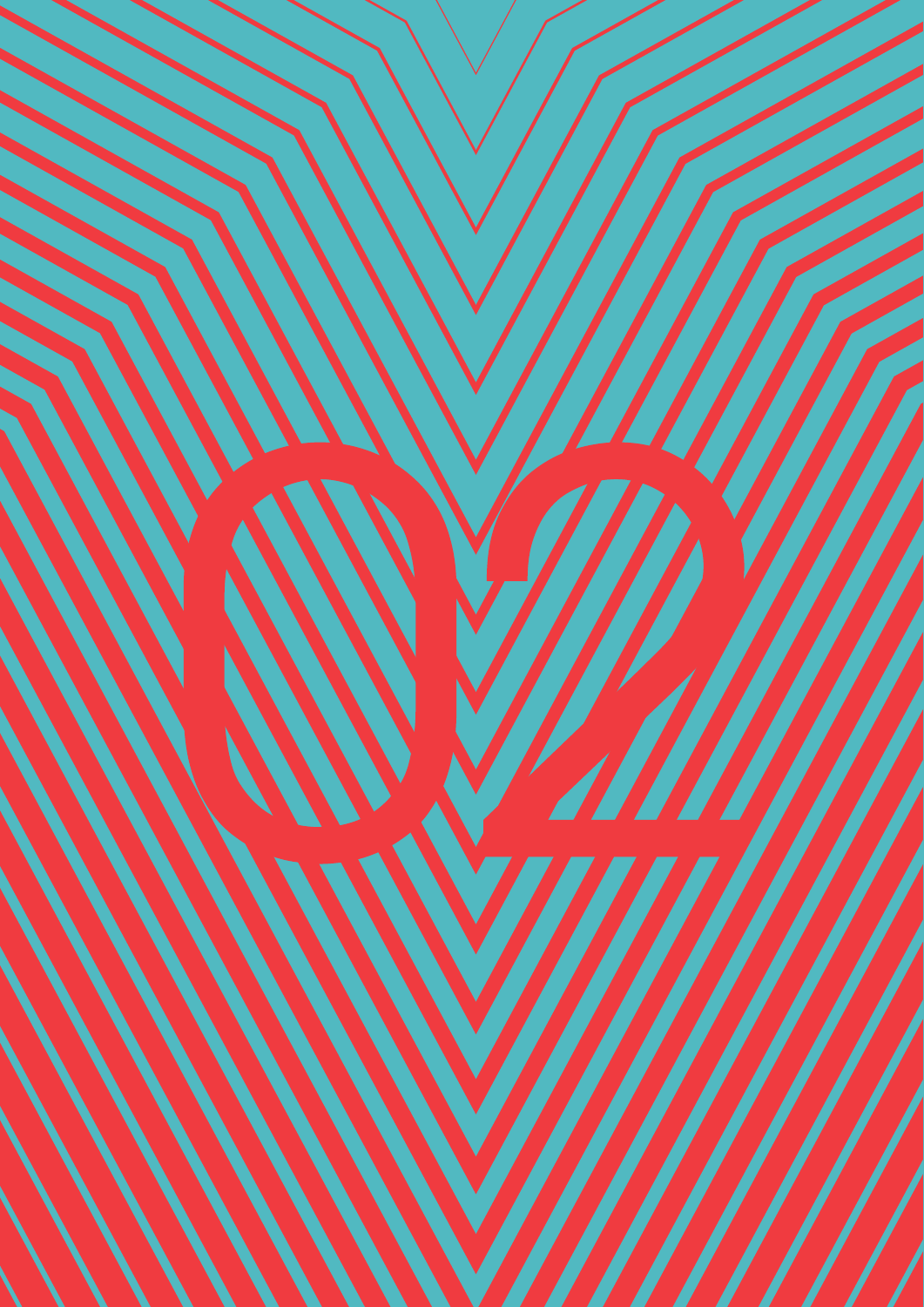**PART II ACTIVITIES OF THE ASSOCIATION** OF BANKS IN LEBANON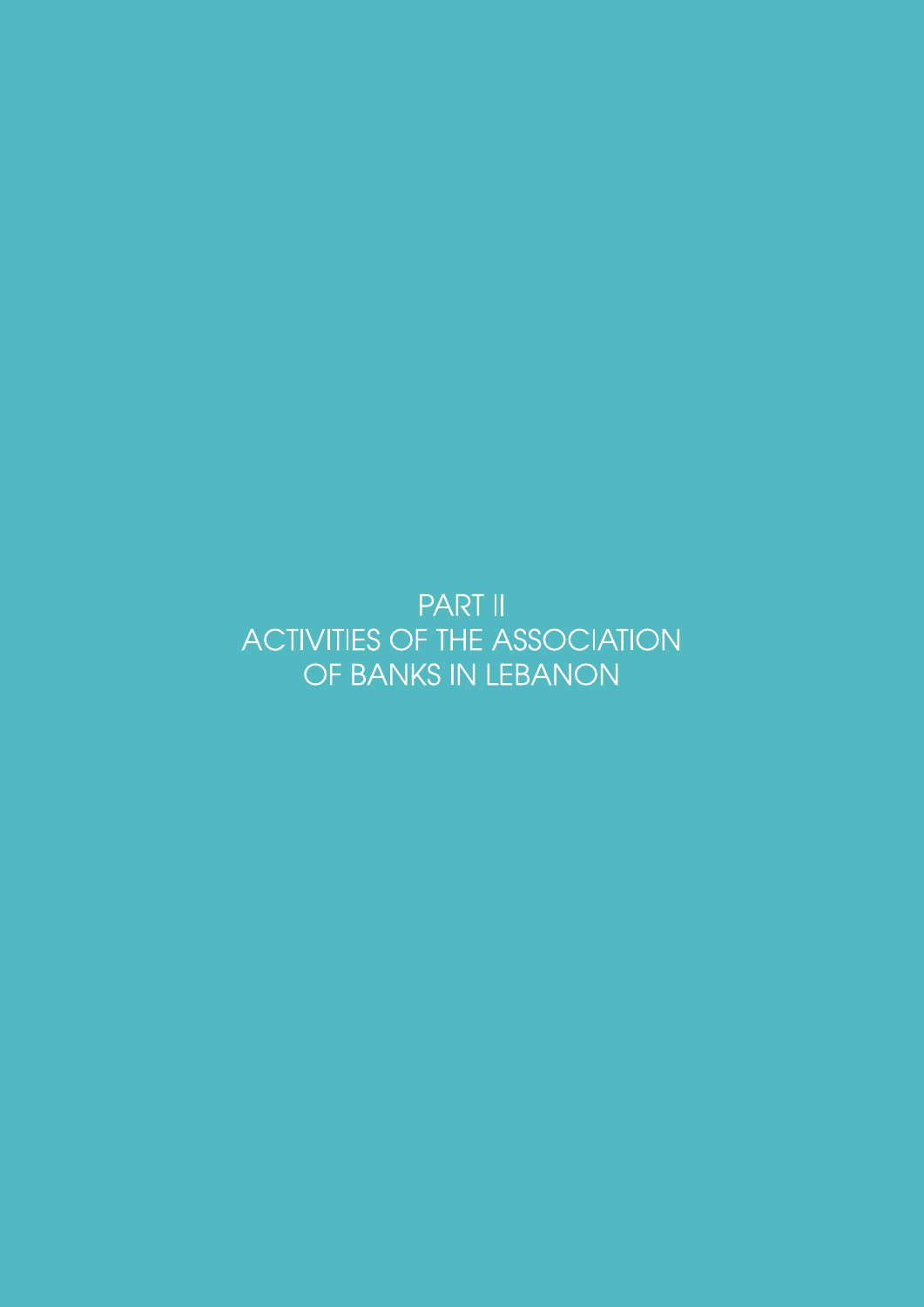The ABL continued in 2016 to follow-up on the financial regulations and legislations with the relevant authorities, particularly the monetary and supervisory authorities, as well as on other issues related to the banking profession.

# **I. THE CONTENTS OF THE MOST IMPORTANT CIRCUI ARS** AND GUIDELINES ISSUED IN 2016

#### The Implementation of Basle III Accord on Capital Adequacy **01**

The Lebanese monetary and supervisory authorities continued in 2016 in coordination and cooperation with the Association and banks' administrations to take the necessary arrangements to pursuing implementing Basle III by strengthening bank capital, enhancing bank corporate governance, activating the role of administrative boards and their committees, and improving risk management and internal control.

## **a**- About calculating solvency ratio

Lebanese banks are seriously committed to the capital ratios imposed by the BDL which asked them in basic circular no. 44 to secure a total solvency ratio (total capital/ total risk weighted assets) not lower than 12% at the end of 2015. Despite the fact that this ratio is more stringent than the one imposed in the Basle III accord where the Basle committee recommends a total capital ratio of 8% at the beginning of 2015, increasing gradually to 8.625% in 2016 and reaching 10.5% at the beginning of 2019, the BDL issued in 2016 intermediate circular no. 436 in which it asked banks to secure a total capital ratio of 14% as a minimum at the end of 2016 to reach 14.5% then 15% at the end of 2017 and 2018. The share of common stocks should represent a minimum of 8.5% and core capital of 11%. These ratios include a capital conservation buffer which should reach 4.5% of risk weighted assets at the end of 2018.

We mention that this buffer can be used during emergencies to avoid falling below required ratios while gradually re-establishing it after the end of the emergency. This buffer is composed of the acceptable components of common stocks which command the highest quality among capital components. The ratio of this buffer to the risk-weighted assets according to Basle III ranges from 0.625% at the beginning of 2016 and reaching only 2.5% at the beginning of 2019.

Facing these stringent conditions, the BDL reduced some risk weights, while continuing to commit to the Basle requirements especially the ones applied on bank deposits in foreign currency at the BDL. These deposits were given a risk weight of 50% which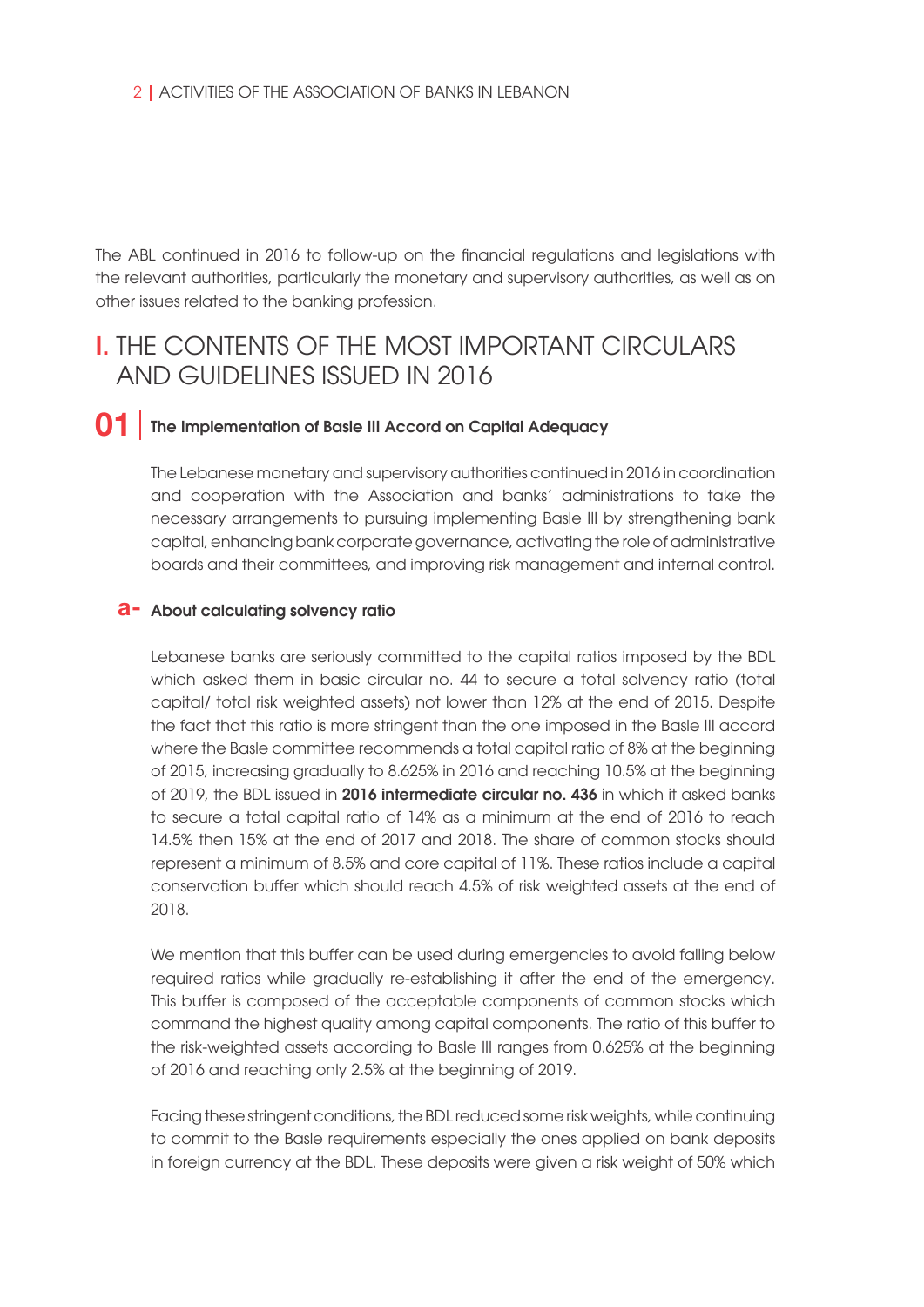is an average weight between 20% and 100% that could be adopted. However, the weight of the banks' portfolio in foreign currencies with the government was left to the discretion of banks' management.

In order to reach this high level of capitalization in a short period of time, and with the request of the BDL and the encouragement of the Association, Lebanese banks adhered, as in the last few years, to confine the large part of their profits to strengthen and increase their capital (despite the fact that not distributing profits pressures their ability to attract new investors) in addition to securing required provisions and free reserves in preparation for the commitment to IFRS 9 that will be applied effective 1/1/2018.

In this framework, the BDL issued **intermediate circular no. 428/2016** with its amendments in intermediate circular no. 440/2016 and then circular 446/2016, asking banks to record the surplus resulting from the operations of selling LBP sovereign financial instruments, and buying simultaneously and in conjunction financial instruments in foreign currencies included the item on deferred liabilities, so that this surplus is recorded in LBP and computed as part of Tier 2. This realized surplus is used to secure the requirements of due provisions and the requirements of the capital ratio in addition to any additional requirements that may arise while applying IFRS 9. The financial engineering (swaps) conducted by the BDL in this framework in 2016 helped banks record financial surpluses used to strengthen their capital, in addition to improving their balance sheets and begin applying the international standard stated above.

The Banking Control Commission (BCC) issued as well during 2016 memoranda nos. 9-12-16-18-19, in which it asked banks to provide it on a monthly basis detailed information on the operations on financial instruments, the subject of intermediate circular no. 428 mentioned above and its amendments, and thus to monitor the proper finalization of all of these operations within the proper banking principles.

There is also the necessity to be alert to avoid the duplication of standards in the provisions of both circulars, basic circular no. 50 concerning the constitution of reserves for unspecified banking risks, which is included in core capital, and intermediate circular no. 428/2016 which is more recent in addressing the subject of provisions in the framework of applying international standard IFRS 9. We note that banks capital base doubled during the last seven years increasing from USD 7.5 billion at the end of 2009 to more than USD 16.75 billion at the end of 2015, and then to USD 18.24 billion at the end of 2016, which is a development that would convey relief to international financial markets and confirm the strength and robustness of the banking and financial sectors.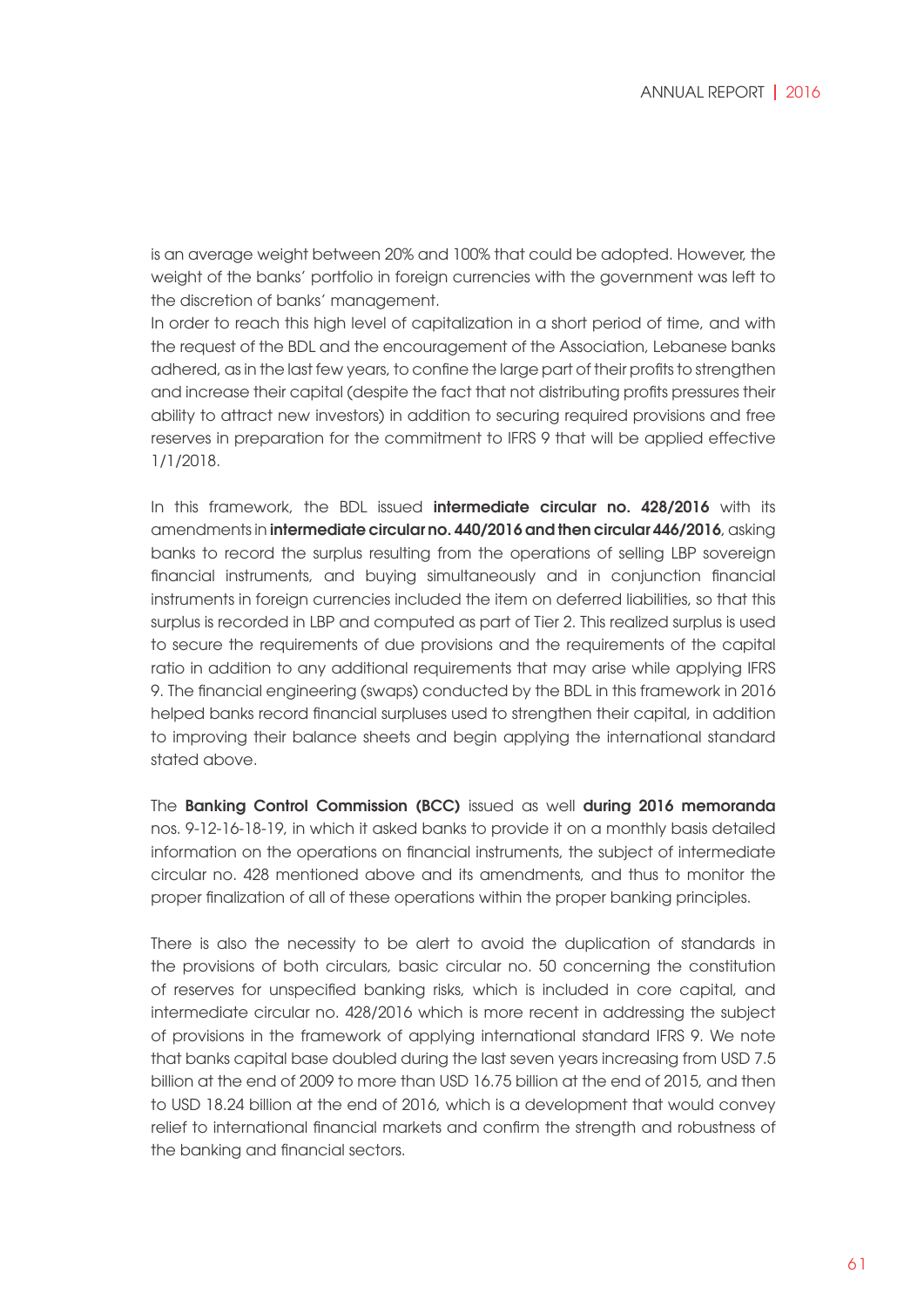On another hand, the BCC issued memoranda no. 5/2016, no. 11/2016, and no. 3/2017 in which it requested banks to calculate their solvency ratio based on their audited balances of 31/12/2015 and balances of 30/6/2016 and 31/12/2016 consecutively, adopting the same weighting rates for credit, operational and market risks as proposed by the Basle II and Basle III accords with detailed information about the structure of their capital based on Basle III. The BCC realized that the situation of the Lebanese banking sector is comfortable as the average solvency ratio for the sector as a whole stood over the required 14% reaching close to 15% at the end of 2016. The BDL also asked banks under the intermediate circular no. 435/2016 to provide the BCC with their capital ratios for every year, on a quarterly instead of semi-annual basis, starting the beginning of 2017.

## **b**- Liquidity ratios according to Basle III standards

The Basel III Accord stresses the subject of liquidity as it does for capital requirements, where liquidity is no less important than capitalization since it determines the bank's ability to cope with financial crises, when it is hard to count on markets for funding and without resorting to taxpayers' funds.

Concerning liquidity in the short term or the concept of LCR (Liquidity Coverage Ratio), the Basle committee adopted a time schedule to reach the required liquidity average progressing from 60% at the beginning of year 2015, passing by 70% in 2016, to 100% at the beginning of 2019. This average is computed as the ratio of High Quality Liquid Assets (HQLA) to the total monetary outflows from the bank net of total inflows over a period of 30 consecutive days. The purpose is to determine if the bank is capable of satisfying its liquidity needs over a month in the case of crisis without resorting to the market. In as far as the structural liquidity or the Net Stable Funding Ratio (NSFR), the Basle committee is planning on imposing it effective 2018.

The BCC issued in **November 2016 memorandum no. 18** in which it asked banks to provide it with detailed information on the high quality free unencumbered liquid assets and monetary outflows and inflows based on the balance of 30/9/2016 in order to conduct a quantitative experiment on computing the above-mentioned LCR of banks.

The banking sector in Lebanon still enjoys a high liquidity ratio in LBP and a convenient net liquidity ratio in foreign currencies in comparison to the required international standards. The administrations of banks operating in Lebanon aimed at preserving high levels of liquidity to protect the sector against crises. Despite the cost of this liquidity especially in foreign currencies, it remains necessary even vital for a safe administration of the banking sector.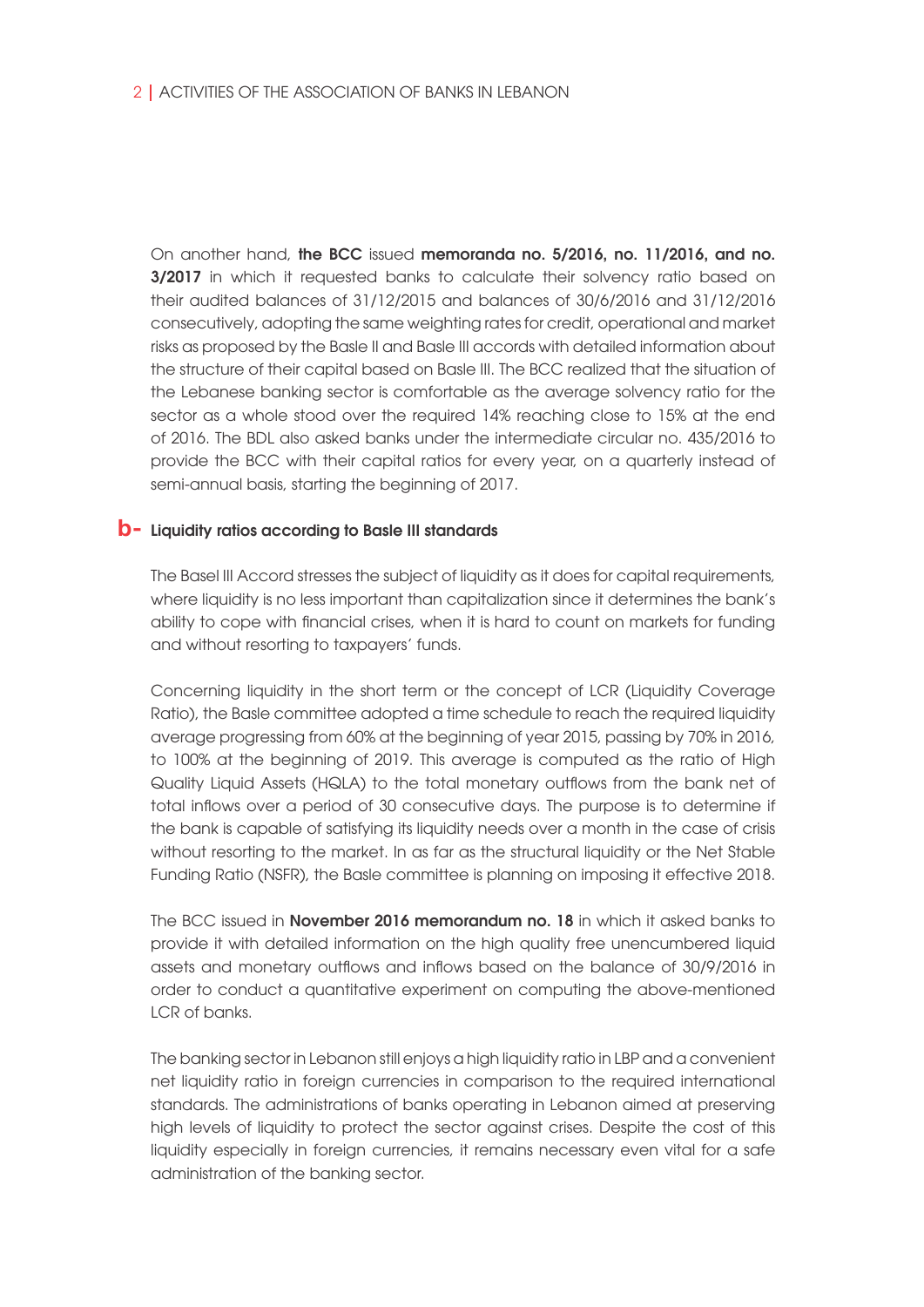### Applying the International Financial Reporting Standard no. 9 (IFRS 9) and forming **c** provisions

After the issuance of the final text of the International Financial Reporting Standard no. 9 (IFRS 9) in July 2014 in its three topics: classification and measurement, impairment of financial assets and hedge accounting, which becomes effective in 2018, and given that the requirements for this standard especially concerning forming provisions on financial assets and liabilities based on the expected credit loss model necessitate beginning data collection and improving the management information system, the Banking Control Commission asked in August 2015 based on memorandum no. 18 all banks and financial institutions operating in Lebanon to begin, in cooperation with their external auditors, the preparation for the implementation of this standard and provide the Commission with a detailed plan of action to be applied for the bank's group before the end of the mentioned year.

In June 2016, The BDL issued intermediate circular no. 429 in which it asked banks, while conducting operations on financial instruments, to commit to specific requirements of IFRS 9, such as the conditions of "derecognition" and for the selling operations to be in conformity with market values, in addition to other conditions.

On 5/10/2016, the Banking Control Commission issued memorandum no. 15 in which it asked banks to provide it with detailed information on how to apply this standard such as the adopted credit system, and the method of computing the expected credit loss in a collective or individual manner, in addition to conducting a quantitative study impact study of applying the requirements of the standard concerning impairment of financial assets based on the financial statements of 30/9/2016, and providing it with the results of this study.

The BDL pointed-out in its monthly meetings with the Association concerning the need to provide the necessary funds for the application of IFRS 9 in 2018, to the exigency of finalizing this deal in the coming year so that banks would be liberated from the possible burdens that may ensue later on all at once as many banks operating in Europe may not be able to commit to these new standards. There is a large amount needed at European banks exceeding Euro 150 billion to cover the additional capital. It was shown that the latest financial engineering that the BDL conducted with banks that was completed fully within the safe banking practices, relieved the Lebanese banks and those operating with them especially abroad, as it caused the improvement of banks' balance sheets in addition to boosting the confidence in the LBP. In this framework, it is essential to mention the change of the outlook of S&P for Lebanon from "negative" to "stable".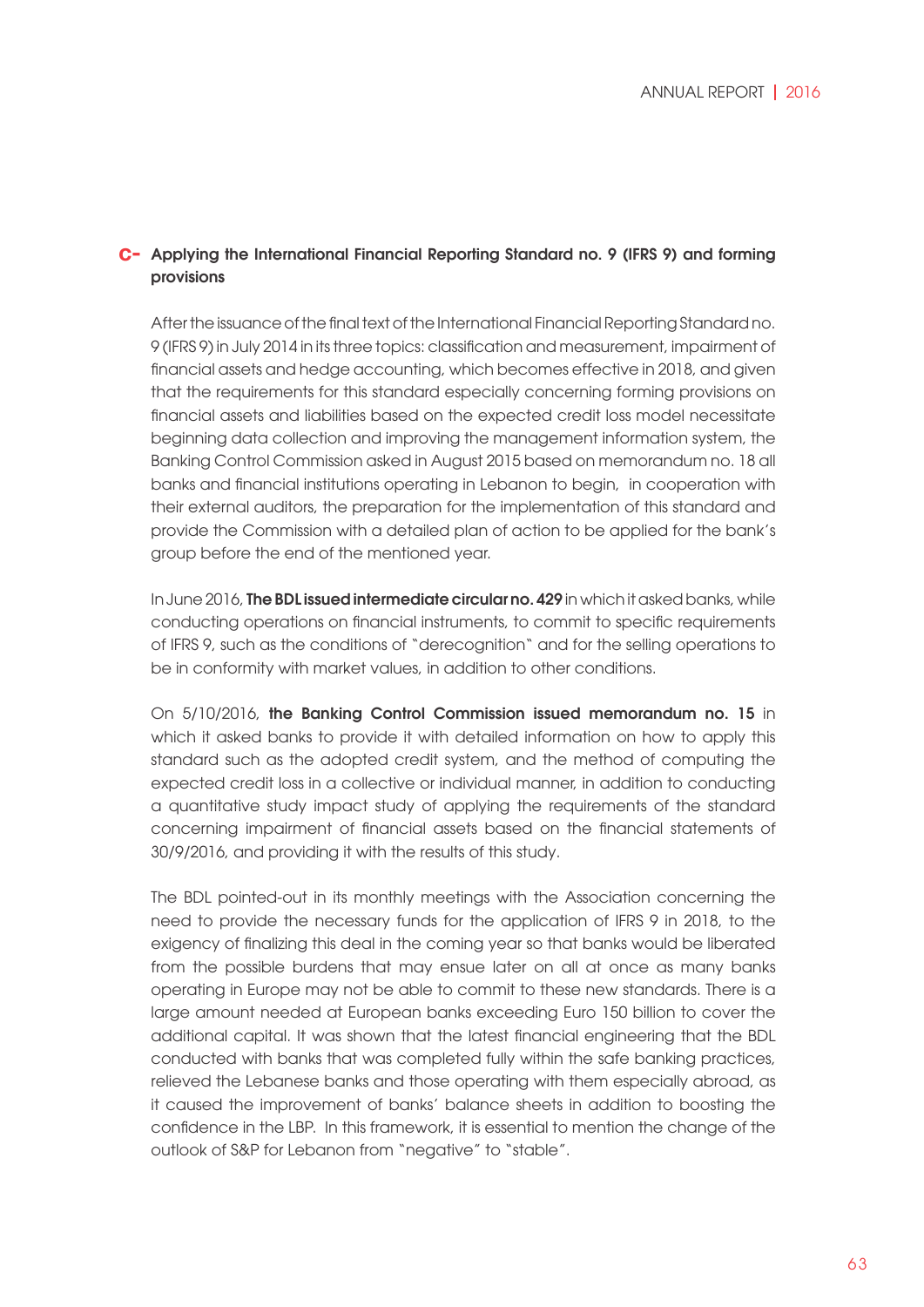Concerning the commitment to IFRS 9 regarding sovereign risk, the Banking Control Commission advised that it is in the process of studying the subject from all of its sides including corporate risks and other risks, and that it will send its recommendations to the BDL with this issue being a subject of consultation with the Association.

And always in the framework of commitment to the above-mentioned IFRS 9, the subject of general provisions takes a new importance as the BDL issued intermediate circular no. 439 on 8/11/2016 in which it asked banks to form general provisions at the end of 2016, that are not included in capital, equivalent to 2% of risk-weighted adjusted assets in all lending portfolios, including retail loans and this as part of IFRS 9 mentioned above.

The BDL issued as well **intermediate circular no. 446/2016** in which it asked banks to use the realized surplus from the swap operations on financial instruments to guarantee, in addition to the general provision defined in circular no. 439 and any additional requirements that may result from applying the mentioned international standard, a provision in LBP to offset the decline in external contributions and also provisions in LBP to face the decline in the value of reputation (impairment of goodwill), and that after conducting the impairment test for these contributions and reputation.

On the other hand, the BDL asked banks based on intermediate circular no. 420/2016 to form **provisions against debit accounts** that are closed as part of the measures, sanctions, and constraints decided by the international legal organizations and work on collecting loans from the concerned clients and this without modifying their credit classification.

The BDL also issued **intermediate circular no. 422/2016** related to basic circular no. 58 concerning the classification of credit risk, which distinguished in classifying retail loans for supervisory purposes, between regular loans (which witness a delay in payment up to 30 years) and loans to follow-up, whereas it kept the classification of other loans as they were: 6 categories for supervisory purposes and 10 categories for loan grading system, but it modified the specifications of the client and the loan pertaining to him and the remedies required for every category. We mention that the Banking Control Commission had issued in 2015 circular no. 280 regarding the loan classification, the formation of specific provisions, the reserves concerning retail credit, the formation of collective provisions, the total reserves on the portfolio of loans and other performing advances, and this based on impairment tests that banks conduct on the portfolio of these loans.

In 2016, banks' management continued their efforts to clear and settle their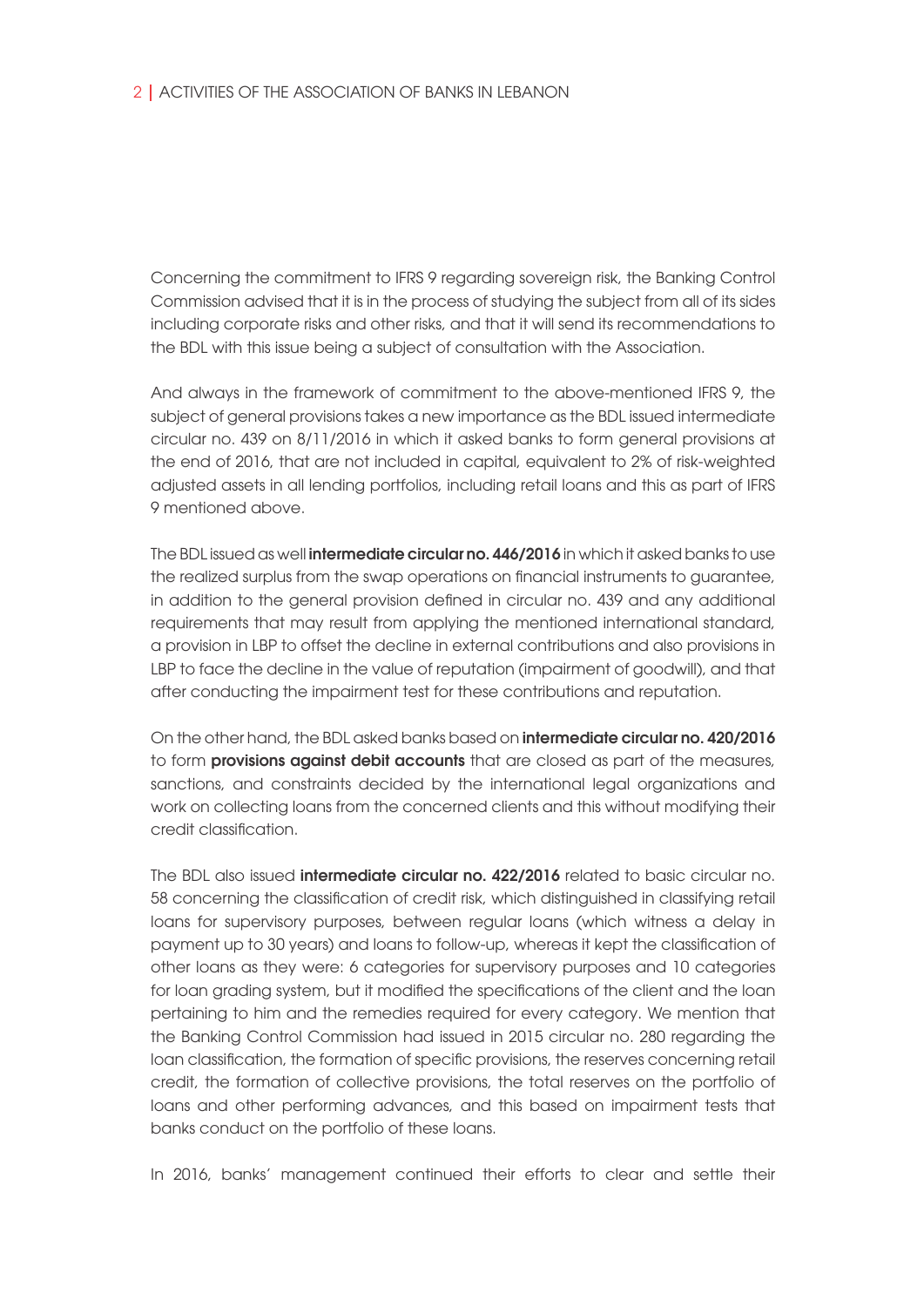borrowings in coordination with the Banking Control Commission. We mention that the BDL had issued at the end of 2015 basic circular no. 135 on debt restructuring outside courts after discussions with the working team of the Association. This circular guarantees the continuation of the economic activity of the client on one hand and the preservation by the bank of the amount lent on the other as banks can discount at the BDL 50% of the restructured bills. In February 2016, the Banking Control Commission issued circular no. 284 detailing the practical aspects of circular 135, and asked banks to provide it on a quarterly basis with the restructured loans.

The banks reiterated in 2016 that they will continue as usual in dealing with responsible flexibility with the borrowers that face temporary difficulties in fulfilling their commitments due to the standing economic conditions especially in the field of housing loans. The Association held many meetings in this framework with the economic bodies especially the Traders Association and ideas were exchanged on how to activate this circular.

## **d**- On Transparency and Declaration

In the framework of commitment to the standards of Basle over transparency and declaration, we mention that the BDL issued in 2015 basic circular no. 134 on protecting the customer which aims at defining the principles of carrying out banking and financial operations with clients. The circular stressed on the necessity to educate customers, raise their awareness, and explain to them their rights by spreading awareness and education programs in banks' head offices and branches. It also emphasized preparing detailed lists stating customers' rights and duties and putting them at the disposal of the customers in addition to developing a proper mechanism for customer requests insuring their processing. The circular also stipulates the creation of an independent unit to execute the operations that take care of applying the provisions of this circular. The BCC detailed based on circular no. 281 its many applied sides.

The Association had wished the BDL to introduce amendments to the mentioned circular to facilitate placing it for execution and to be in line with the reality of the applied banking profession. The Association did not feel the need to create a special unit but to assign its duties to the many existing units in the bank given that the human element in banks has expanded heavily in the last years in the areas of audit, control, and compliance at the expense of service and commercial tasks with what it entails in costs. It also stressed on the necessity to extend the period of implementation of the signature of the agents on the written document concerning receiving the list of "rights and duties". And on 25/8/2016, the BDL extended based on **intermediate circular no. 434** until the end of the year the period of signing, while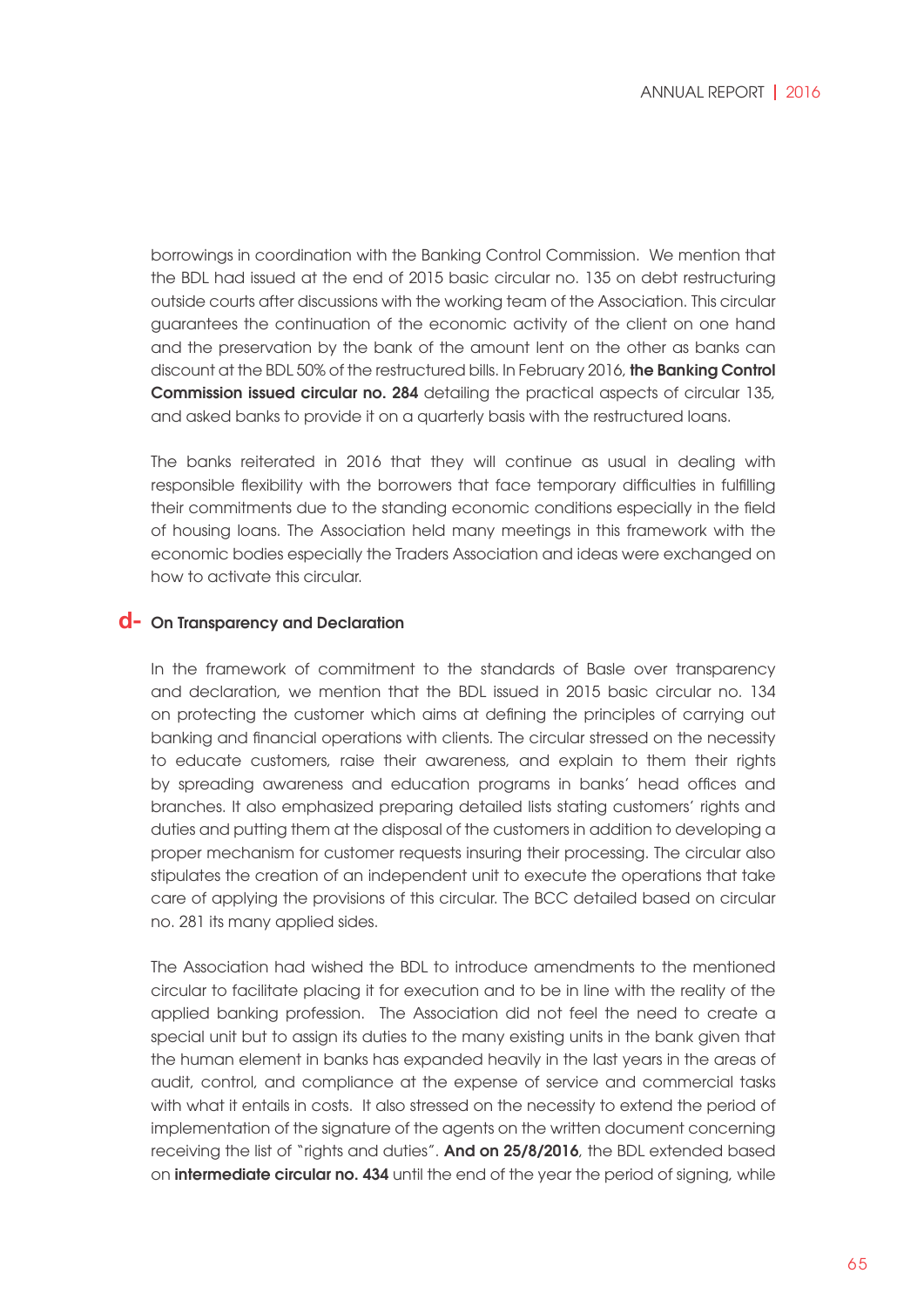the Banking Control Commission asked banks based on memorandum 14/2016 to be provided with the percent of clients that have signed the said list to follow-up on the matter.

We mention that the Association cooperated in 2015 with the audit company "Deloitte and Touche" to develop a complete guide of procedures on the subject. This guide entitled "Business Ethics and Customer Protection" was circulated to banks to save on the cost and is complete concerning the information to be provided as well as managing the operations by bank employees and finally concerning the ethics of the profession.

And always in the framework of transparency, The Banking Control Commission issued memorandum no. 20/2016 concerning remunerations and bonuses granted to bank employees which is the subject of basic circular no. 133 where the Commission stresses on the need to comply with this circular on the side of incorporating in the annual report the declarations asked in it, including the information concerning the allowances granted to all categories of employees and various amounts. The Commission also asked to be provided with the meeting minutes of the compensation committee that took place since the beginning of 2016.

## In the Framework of foreign placements of banks and their clients **e-**

Monetary and supervisory authorities continued in 2016 to monitor banks foreign placements in order to avoid investments in new risky financial instruments and the involvement in the currency speculation and the derivative products game.

And with the continuous large fluctuations abroad resulting from the vote favoring the exit of the United Kingdom from the European Union, the BDL also cautioned in its monthly meetings with the Association on the necessity to continue respecting basic circular no. 48 where banks insist on requesting margins no less than 20% from customers participating in the foreign exchange markets. This margin is important to protect the bank and especially the clients themselves as a result of the positions they take and the possible impact on their ability to pay their obligations to banks.

The BCC monitors the degree of exposure of banks and clients resulting from their placements abroad by requesting from banks based on memorandum no. 8/2016 to provide it with the sum of the net negative values and the reduction in the margins in the portfolios of agents, insisting on taking the proper measures to cover the reductions in the margins on the clients' portfolios or immediately liquidating the necessary positions.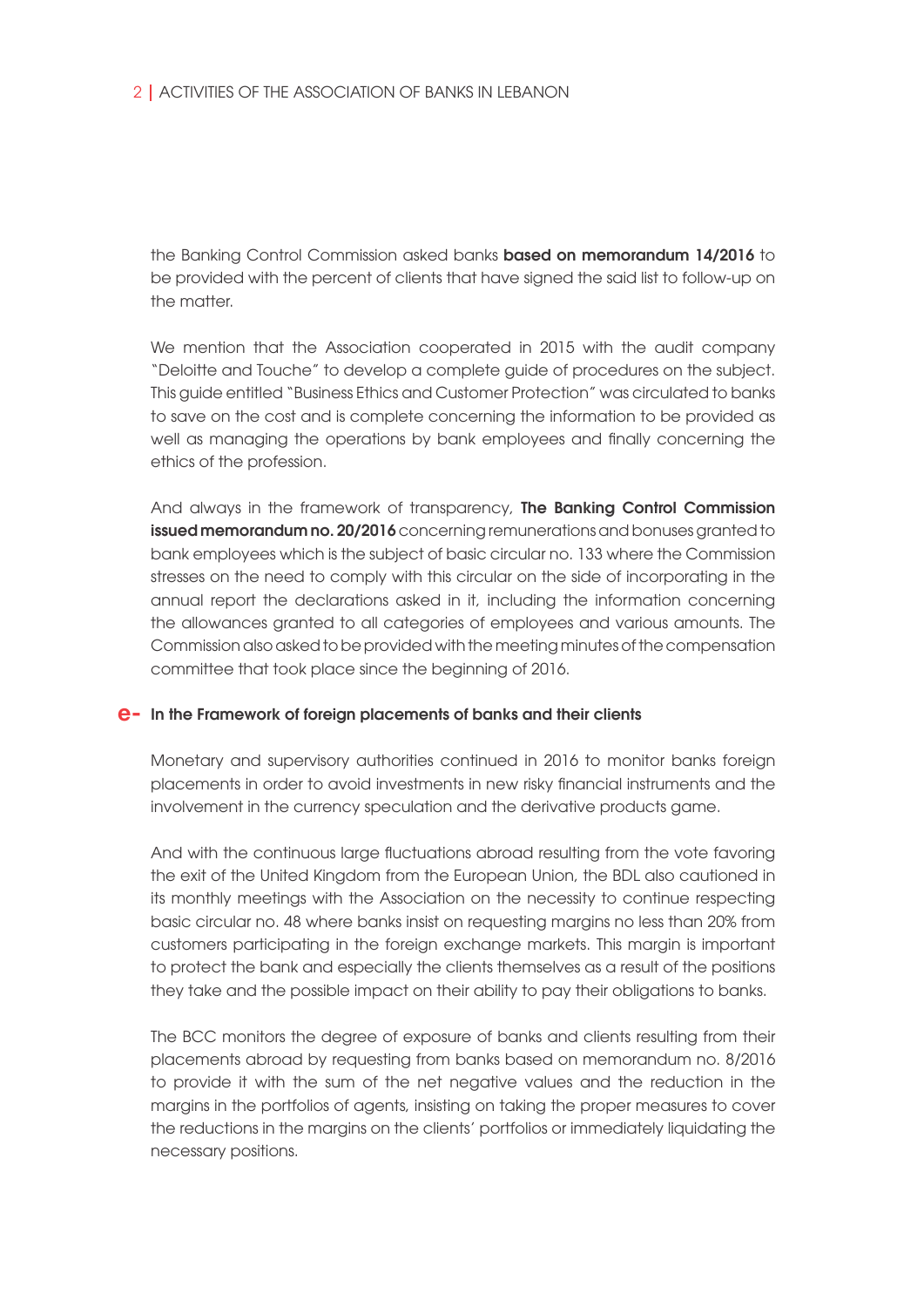The BDL asked, based on intermediate circular no. 448/2016, Lebanese banks to ensure that the total facilities granted by their branches and affiliated units abroad in addition to their placements in sovereign and non-sovereign debt in foreign currencies of countries in which they operate, not to exceed 60% of customers' deposits in foreign currencies at the concerned unit or branch.

We also mention in the framework of committing to the Basle standard to the **f** circular of the BDL no. 103/2006 concerning the academic, technical and ethical qualifications required for persons entrusted with certain functions in the banking and financial sectors. The concerned committee in the Association presented in February 2016 some of the suggestions deemed necessary to activate the implementation of this circular, especially cancelling the new certificates, as continuing in the trend of increasing the number of certificates and requiring all employees to earn them places unjustified burdens on banks in terms of the cost and time of the employees.

Banks' administrations work very seriously in preserving the stability of the sector and in protecting its clients, in training its employees and qualifying them to earn most of the certificates required in this circular. The situation is that the BDL continues to modify the basic circular, whether in terms of the required certificates and the field of banking functions that include them, or cancelling some certificates that many of the bank employees have applied for and substitute them with others. The Association has asked to reconsider some certificates to become more convenient for the Lebanese banking sector while giving priorities to three of them namely: The Lebanese financial systems, fighting money laundering, and the ethics of the banking profession. We also mention that in August 2016, the BDL issued intermediate circular no. 430 in which it extended the periods to earn the required certificates for employees included in the circular before the issuance of the modification on 23/9/2013, and the periods to earn the required certificates confined to the organized tasks which were added on 16/8/2016 to the "schedule of organized tasks".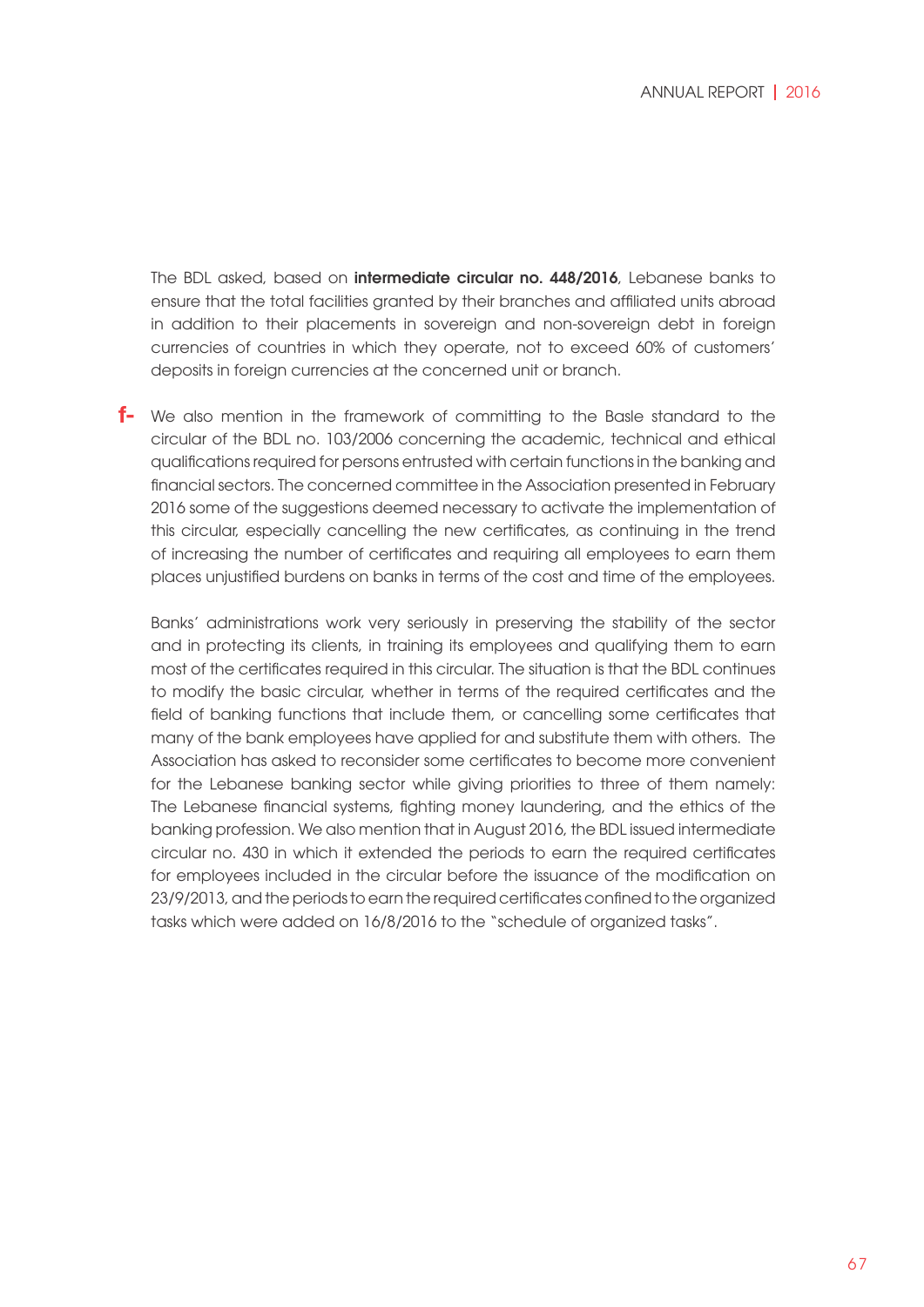# $\textcolor{red}{\mathbf{02}}\mid$  New circulars aiming at enacting lending to the private sector

Banks continued in 2016 to expand their loans to the private sector, despite the difficult circumstances in the country and the region. The amount of these loans increased to LBP 86,199 billion at the end of the year or by 5.5% compared with the preceding year. Banks continued granting concessional loans with assured economic and social benefits which gave back to the Lebanese pound its role as a lending tool benefitting from government subsidized interest rates, incentives and reduction in required reserves, and the subsidized facilities of the BDL.

In order to maintain this lending trend, the BDL extended based on **intermediate** circular no. 442/2016 until the end of 2017 the period of benefitting from the incentives granted since 2009. It also extended based on intermediate circular no. 444/2016 until 15/10/2017 the period over which banks can benefit from the facilities that the BDL grants to them at an interest rate of 1% to provide concessional loans with these funds. It provided for these facilities the sum of LBP 1,500 billion on condition that the part of these facilities allocated to housing loans does not exceed the sum of LBP 900 billion.

After the Association, encouraged by the BDL, expanded in 2016 to the fire-brigade the scope of the protocols of cooperation in which banks grant concessional housing loans, the BDL issued intermediate circular no. 424/2016 in which it granted deductions of 100% of required reserves on these loans. Additionally, based on intermediate circulars no. 425/2016 and no. 450/2017, the BDL is to provide facilities to banks against these loans when the amount of required reserves available for these mechanisms gets depleted. The BDL added based on **intermediate circular** no. 416/2016 to the list of loans benefitting from these bank facilities ones granted to support Lebanese production of art works. The BDL also provided deductions of 100% of required reserves on loans granted to build a general public garage to rent parking spaces for cars (intermediate circular no. 433/2016) and on housing loans in LBP granted to the employees of the financial market authority (**intermediate** circular no. 442/2016).

On another hand, due to the existence of excess liquidity in LBP at the banking sector, the BDL raised, based on intermediate circular no. 450/2017, the percent of exemptions of required reserves to 90% for some housing loans in addition to the loans subject to the protocol with the Public Corporation for Housing, effective 7/2/2017, and it raised as well based on **intermediate circular no. 451/2017** the percent of facilities to banks to provide these loans when the sums of required reserves are depleted. Banks will attempt to expand granting these loans always within the framework of safe lending, given that they alone carry their risks. Banks are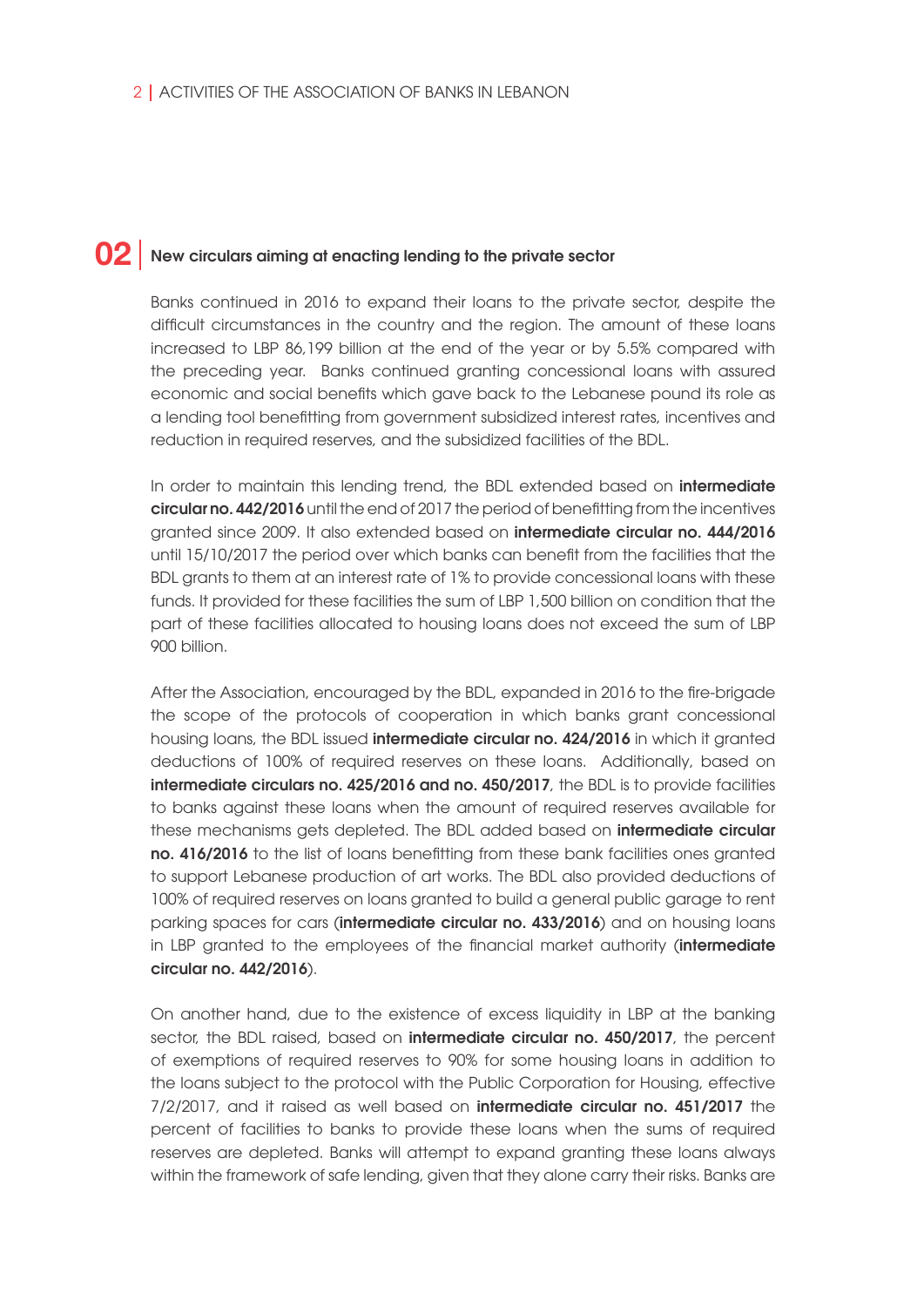also aware of the necessity that these loans do not form a bubble, knowing that the Banking Control Commission monitors of course this subject.

The Banking Control Commission asked banks and financial institutions based on circular no. 285/2016 to declare, on semi-annual basis, on all subsidized facilities and loans that witness a delay in payments for a period exceeding 180 days.

We mention in this framework the difficulties that faced banks providing **housing** loans in cooperation with the Public Corporation for Housing (PCH) in 2015 due to the delay of the PCH in making interest payments on behalf of the customers to banks. This is due in reality to the fact that the state did not provide resources to the PCH as per the practiced laws. To avoid classifying the loans of the PCH as nonperforming despite being guaranteed by the government, it was agreed with the monetary authorities to cover the outstanding debt of 2014 by taking reserves for it awaiting studying with concerned banks the possible remedies of the outstanding portfolio. And after the issuance of the Ministry of Social Affairs **decree no. 1463/2015** in which it grants the PCH a Treasury loan of LBP 40 billion to pay the interest owed to banks, the Association asked the monetary authorities to find a radical solution to this issue so that banks do not remain captives to Treasury loans that may be approved or delayed, suggesting a solution based on increasing the subsidy factor in return for maintaining the low interest rates for borrowers. In 2017, the BDL raised the percent of facilities it provides to banks and the percent of exemptions from required reserves from 80 to 90% from the balances of loans granted in LBP to the said corporation after the date of 7/2/2017 **based on circulars no. 450 and no. 451**.

In this framework, it is to pose on intermediate circular no. 331 issued since 2013 which created a firm cooperation between the financial and the knowledge economy sectors. The success achieved by its implementation during 2014 and 2015 caused the monetary authorities to continue providing the financial support to this emerging sector in 2016 and over the long term. It became known that this circular concerns directly the capital of firms instead of bank lending where banks were allowed to contribute to the capital of start-up projects, incubators, accelerators, and venture capital companies based on specified percentages of their capital on condition that their activities center around the knowledge sector, which is based on information technology and the knowledge economy, on condition that the companies operate in Lebanon and employ Lebanese labor force.

In 2016, and given the importance of this measure that helps banks perform their developmental role, the BDL raised, based on intermediate circular no. 419/2016, the limit of bank participation from 3 to 4% of their capital, on condition that the bank's share of any of these start-ups does not exceed the ceiling of 10% of the 4%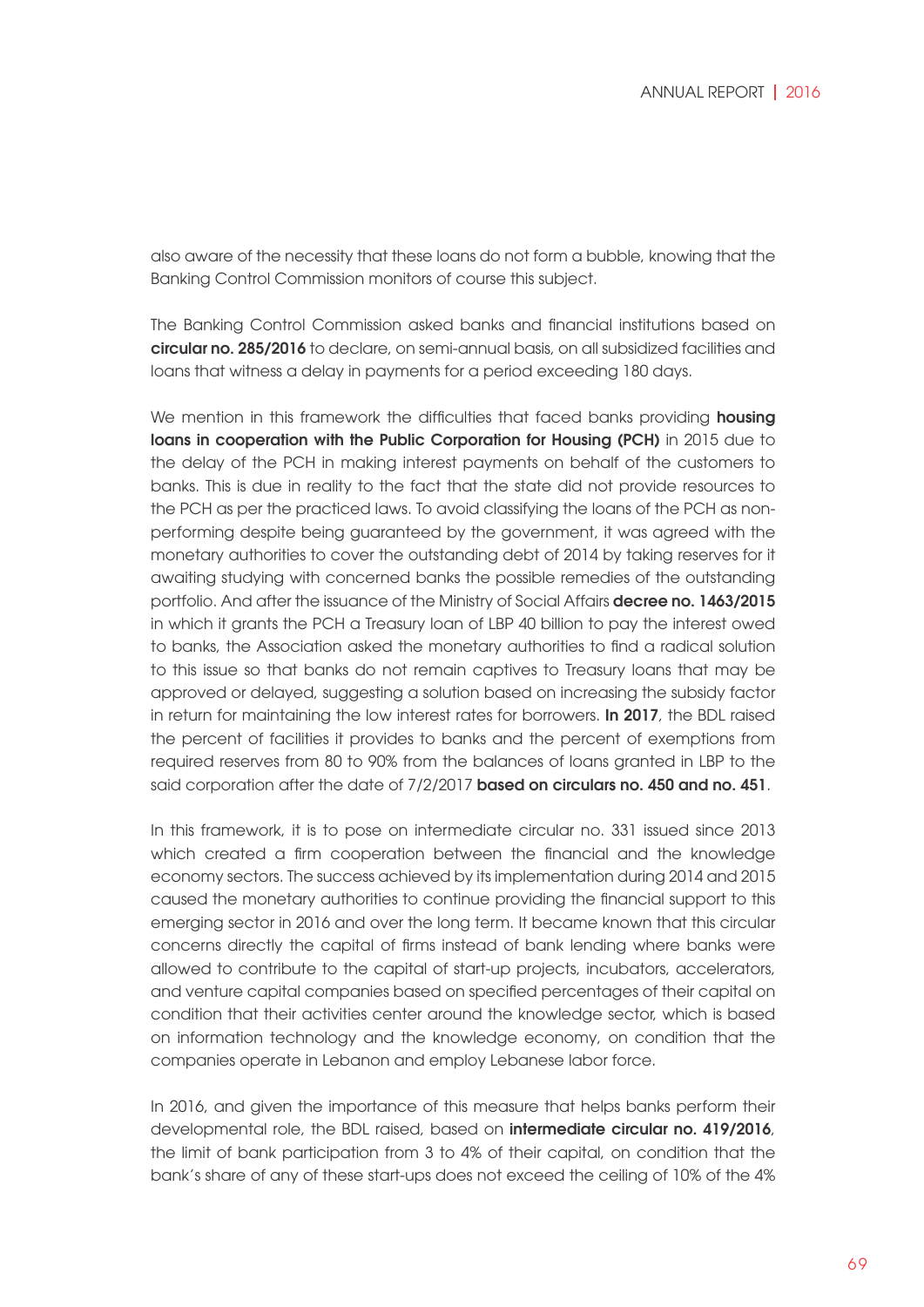participation except for Venture Capital companies whose share can reach 20%. In circular no. 416/2016, the administrative fees were defined at a maximum of 2.5% from the invested amounts to prevent raising the costs.

The BDL secures to the concerned banks, in return for these contributions, facilities for a maximum period of seven years at no interest with risk coverage of 75% of bank investments in these companies. Concerned banks need to have an active role in developing the business of these firms supporting their continuing growth and proper management.

In **memorandum no. 7/2016**, the Banking Control Commission asked banks to be provided with information on the contribution of banks in start-ups, incubators, accelerators, and Venture Capital companies.

At the beginning of 2017, the BDL issued intermediate circulars nos. 452 and 454 around this subject in which it emphasized on the responsibility of banks and Venture Capital companies in ensuring that the uses of funds resulting from the abovementioned facilities are conducted in the proper manner, especially by holding companies, and that these facilities are not to be used outside Lebanon except for the coverage of specific expenses.

It is certain that the banking sector needs a fast change in the speed and size of the communication infrastructure network to improve its services for the economy, be it institutions or individuals. The knowledge economy in itself can help in enlarging the national economy, attracting new investments and creating new jobs for an important segment of our youth. Banks have a very encouraging experience in financing start-ups by an amount that has exceeded USD 400 million through **circular** no. 331 and its amendments.

After the success of " BDL Accelerate" in 2014 and 2015 in transforming Lebanon into an international center for start-ups, the BDL organized the third international conference on start-ups "BDL Accelerate 2016" over the period of three days on 3, 4, and 5 November 2016 at the Forum de Beirut.

The conference addressed the topic of "innovation": Business leadership in large companies and Business leadership in general. The conference presented this diversity in a new area carrying the name of "the innovation theater" which is a dynamic and interactive area that includes tens of start-ups and large companies coming from all over the world to present their leading innovations.

The conference included over 20,000 participants, out of which 3,000 from abroad,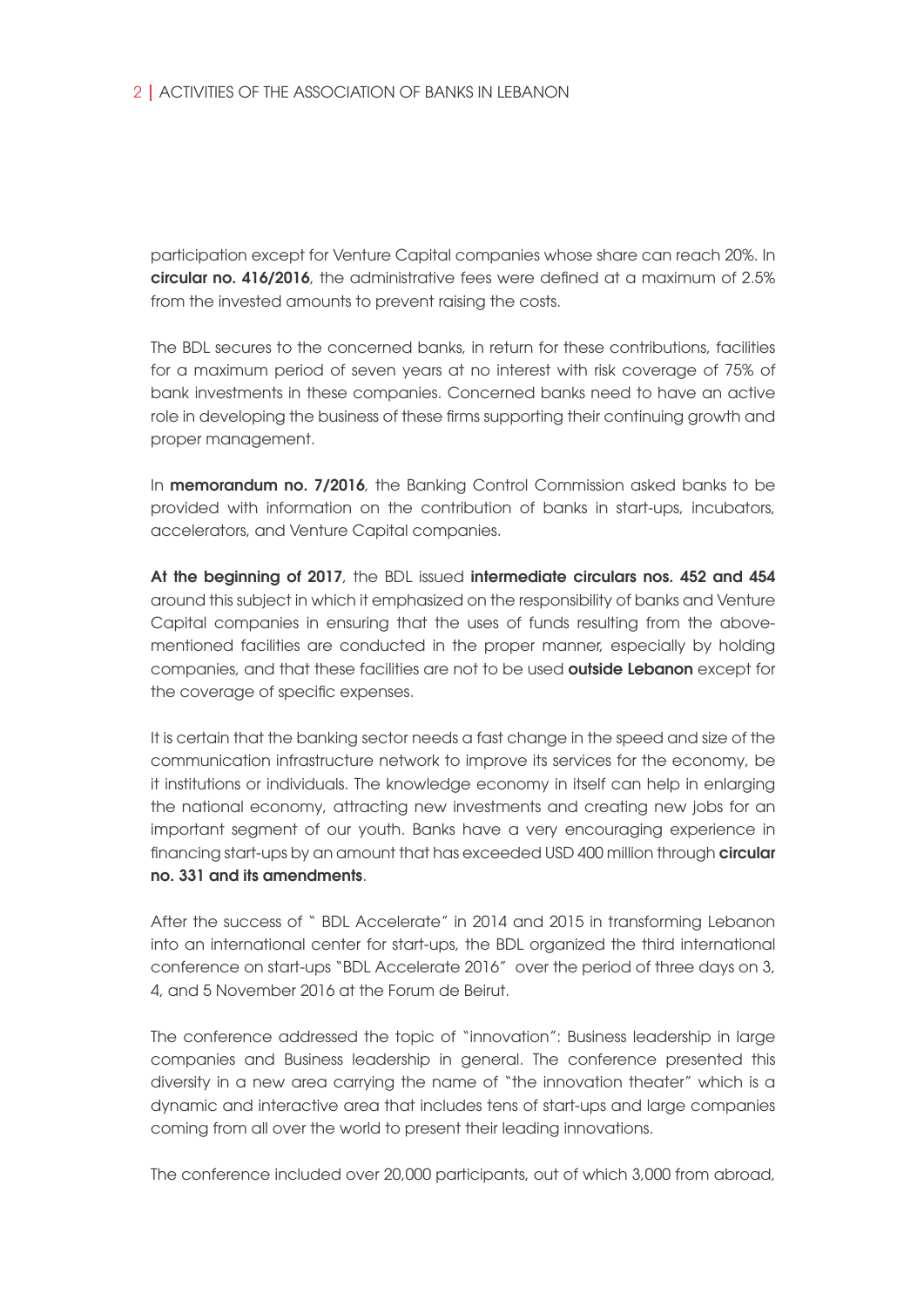4,000 professionals, 3,000 business leaders, and 2,000 students. Thus, "BDL Accelerate 2016" without dispute, became the largest conference in the Mediterranean countries in the field of innovation and start-ups and is characterized by an international distinctive trait.

The **Association and some Lebanese banks** participated in the third round of the said conference which was characterized by the presence of a large number of local and international prominent figures in this domain, especially Mr Toni Fadel, one of the inventors of Ipod and Iphone, and Mr Steve Wozniak, the founding partner in Apple. The conference opened the outlooks of the participants and the Lebanese youth to finance their ambitions through a series of interventions and inspiring discussions.

# II. PROFESSIONAL ISSUES

#### Some banking operational aspects **01**

## **a**- Rationalizing Interest Rates Market

The Association continued in 2016 to periodically send circulars to banks on the Beirut Reference Rate (BRR) in dollars and in Lebanese pounds. These rates fluctuated in 2016 on the USD between a minimum of 6.19% and a maximum of 6.45% and on the LBP between a minimum of 8.61% and a maximum of 8.8%. These rates allow banks, after adding the quality of credit risk and profitability concerning facilities and loans in USD and LBP, to determine the prime rates.

On the other hand, the Association proposed and the BDL approved to place the BRR on the page of the BDL. It is to mention that the Association has been computing these rates monthly and circulating them to banks since April 2009, or close to nine years.

## **b**- Settling the payment of the tax on built properties at banks

The board of directors of the Association approved the suggestion of the Minister of Finance concerning settling the payments of the tax on built properties at the branches of banks operating in Lebanon. This service helps non-resident taxpayers to pay the due tax from their bank accounts. In 2016, a meeting was held between the team of the Ministry of Finance and the Association to discuss the mechanism, the principles, and the procedures to be adopted for this purpose. Some of the recommendations and actions of the meeting concerned the domiciliation of the tax on built properties whose rental value does not exceed LBP 20 million, and developing a domiciliation request by the banks for the client to sign. The Ministry of Finance will study how to connect with banks in addition to the possibility of using the system of Pay Gov, RTGS clear to settle payments.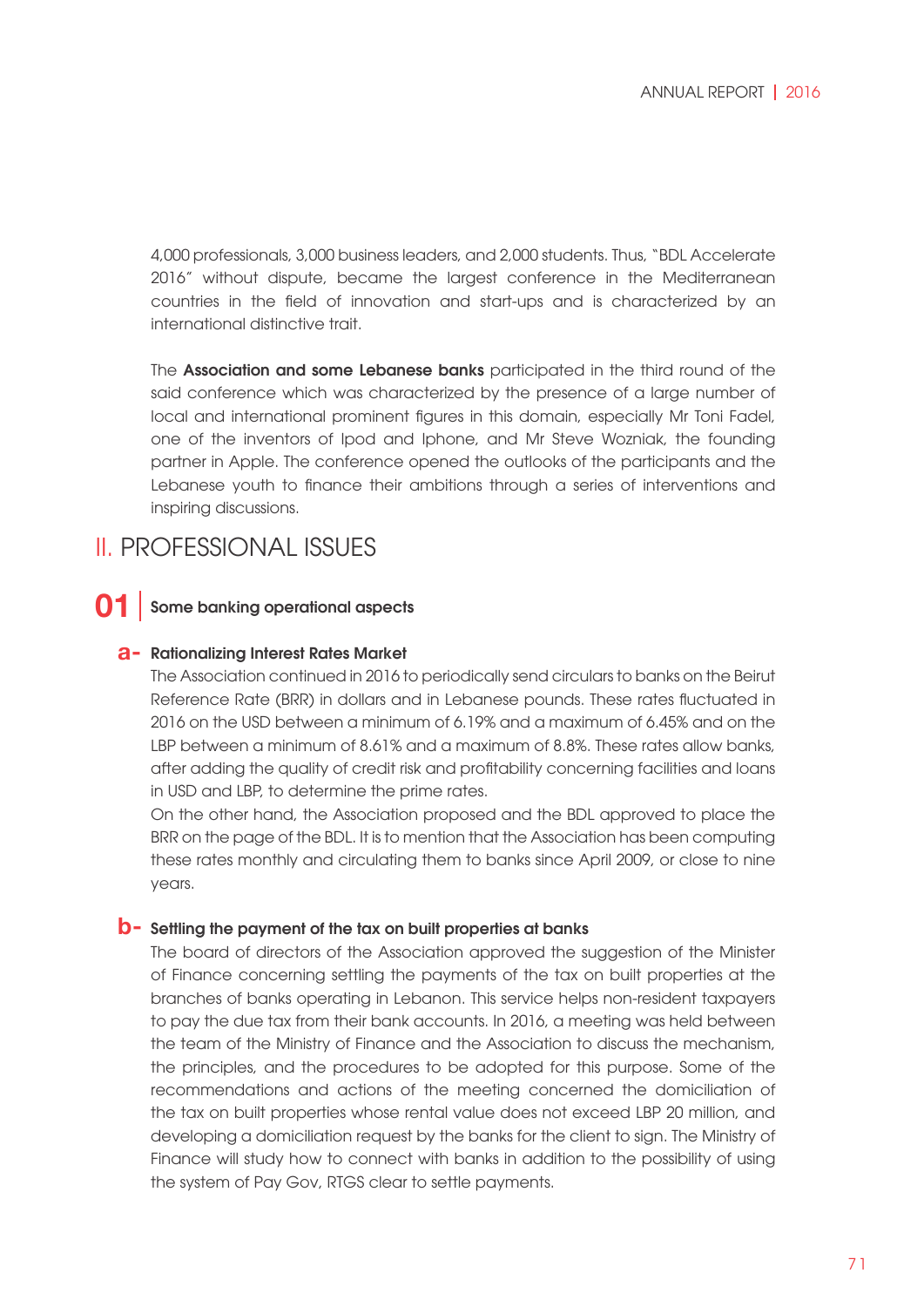## C- The Proposed Budget of 2017

The Association praised the insistence of the government to pass the 2017 budget and reach a proper solution to the file of accounts closure, that operationally spans two periods from 1993-2005 and from 2005 onwards, knowing that this would entail many benefits, most importantly the necessary and required return to the commitment to the rules and basics of managing public finances. The Association praised during the deliberations of the finance and budget committee, based on a welcome invitation, the fact that the budget forward includes the financial and economic policy of the government and the intention to control and rationalize expenditure and improving public revenue collection, in addition to the priorities and objectives that incentivize growth and correct the conditions of public finances. In return, the Association voiced its opinion, in accordance with the position of the economic bodies, on the impermissibility of levying new taxes and fines in an economy suffering from weak growth, as what is demanded is to provide incentives to achieve growth causing tax revenues to increase naturally by expanding the economy.

## Tax on interests and double taxation **d-**

As it has become known, the government dropped the tax basket included in the budget proposal as presented by the Minister of finance, because of its conviction that it should be sent separately to the parliament to discuss it and determine its implementation feasibility in isolation from the budget itself. Recently, the tax and fees basket was passed by the parliament along with the financing of the salary scale.

The Association complained about levying a tax on the returns on banks' placements in bills and CDs considering it a burden that reduces revenues rather than being a tax advance deducted from profits as is the current practice. The Association bases its complaint, first, on the fact that taxing the return on its placements and then its profits constitutes double taxation as its returns result from interest margins which constitute the source of its profits after deducting the investments costs. Second, such a tax creates a differential treatment regarding the average profit tax among banking institutions on one hand and other institutions on the other, applying the average of 15% or 17% on some institutions and different or higher rates on banks. The method of computing the proposed tax creates as well a difference in the average tax rates among banks themselves as the averages range between 15% or 17%, and 76% based on the size of banks' portfolios of Treasury- bills, LBP CDs and foreign currency CDs. This discourages the subscription in government LBP debt, and creates an unjustified competition against the benefit of the LBP. Simulation analysis conducted by the Association showed that such a tax will place unusual possible difficulties on 14 small and medium size banks, which may create systemic risk.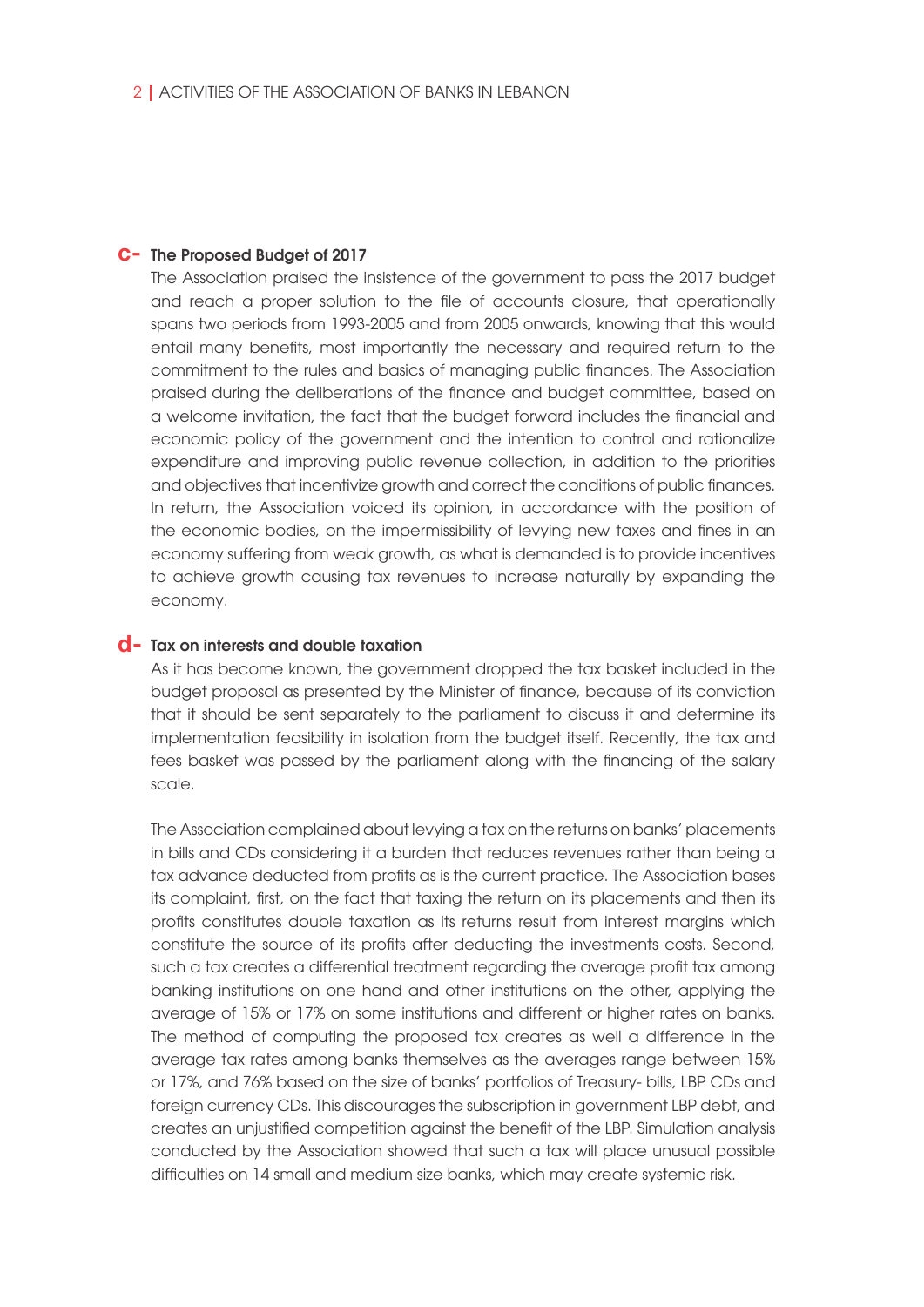The Association raised a letter to that effect to the concerned authorities and is conducting intensive communication with the concerned officials to address this file.

## Collective Labor Agreement 2016-2017 **e-**

The Association of banks and the Syndicate of banks' employees signed the Collective Labor Agreement for 2016-2017 on December 21, 2016. This signature, irrespective of the contents of the agreement, is an essential and most important issue for the continuity of the collective labor agreements that govern the relationship between banks and their employees in most if not all the fields and levels of relationships. Thus, signing the agreement by itself is considered an achievement, though it came late, given that it covers all of 2016.

It is true that the agreement of 2016-2017 came very similar to the agreement of 2013-2014 as most the items remained as they were. However, the items solidified important and essential notions and offerings and preserved the appendix of "The loan system for bank employees" especially concerning housing loans.

The post end of service hospitalization system deserves a special stance as it was actually the reason for the delay in signing the labor agreement for two years. Had the collective labor agreement not included article 49 that stipulates the post end of service hospitalization system, a new generation of bank employees would have approached retirement without benefitting from this right similar to the other employees of the private sector! Article 49 in its new version is an achievement for those working in the sector realized by the cooperation between the Syndicate and the Association on the basis of the common interest in providing a good coverage for the retirees that protects their health and dignity. This article 49 requires every bank operating in Lebanon to purchase for its employees upon employment what is known in the world of insurance/security as "the right to continuity past age 64" (CPO). The new article 49 clearly stipulates on not introducing an exclusion close, for people or illnesses, that was not present during the practice of the right to continuity. This presents an advantage to the retirees. Finally, article 49 introduced an item allowing the retiree to benefit from a second class insurance policy at a premium consistent with the declared price index for given age groups and applied by the insurance company on the active employees of the given bank. It is hoped that this will be generalized to all workers in Lebanon by applying Law no. 27 of 10/2/2017 (official gazette no. 8/ 2017) which stipulates on the benefits of the insured retirees from the offerings of the branch of coverage of illness and maternity in the national social security fund. This new law provides retirees with a third option alongside the options of the staff solidarity fund and insurance companies.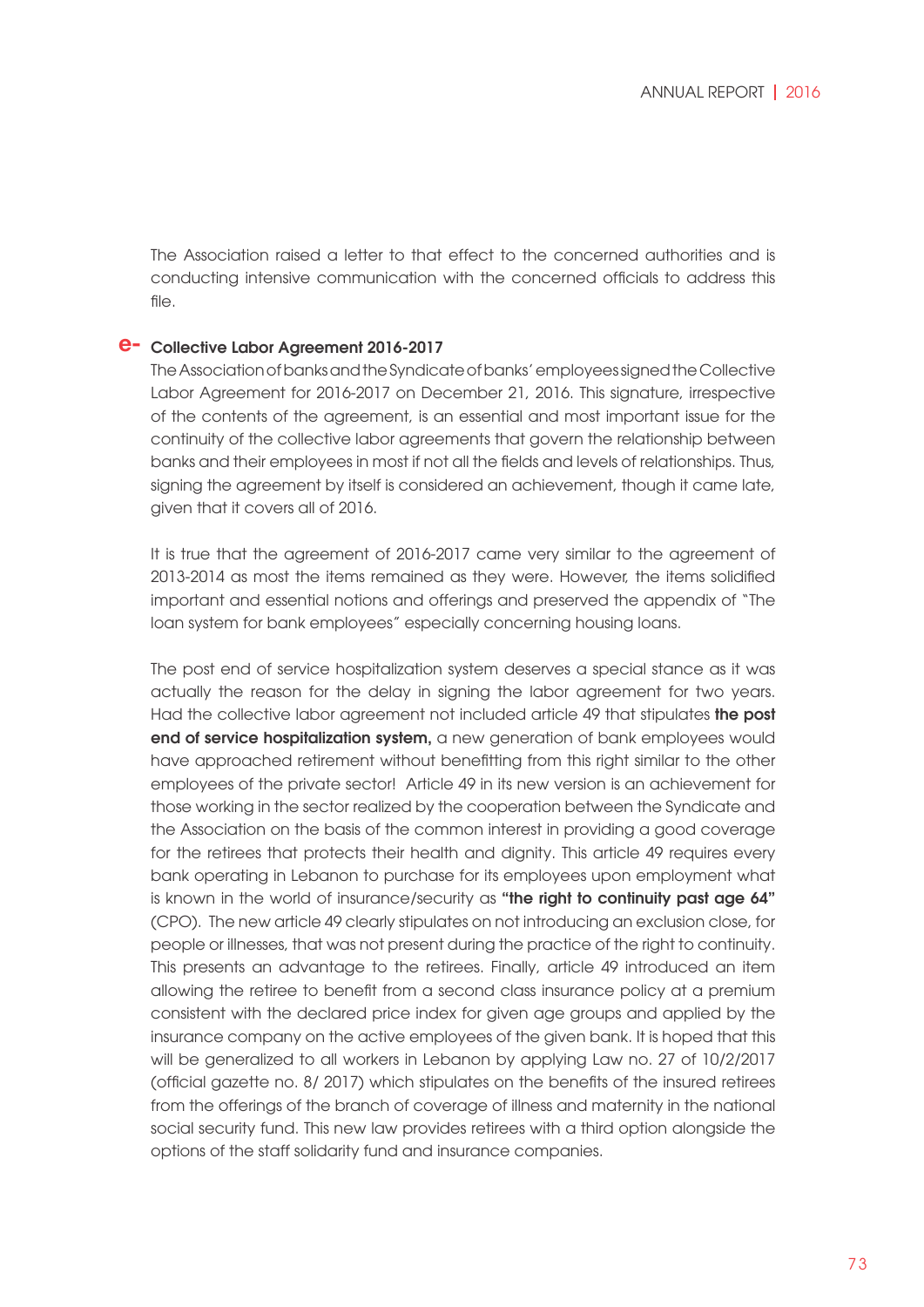#### Fighting money laundering and terrorist financing and tax information exchange **02**

## Fighting Money laundering and terrorist Financing **a-**

The banking sector continued in 2016 to spend its utmost efforts to combat money laundering and terrorism financing and to comply with the related international standards. It has become known that the monetary and regulatory authorities, the Association, and banks' managements adopt "the best practices" in this domain from strengthening the rules, pacts and ethics of the banking profession, to emphasizing the operation of preparing and developing the systems, and training the qualified human cadres.

Lebanon falls in a high risk area especially political and security risks while the financial and banking sectors operate in a business environment characterized by high economic and financial risks particularly reputational ones. In the middle of this environment and in the spirit of large openness to the world, it becomes natural for the financial sector in Lebanon to adjust to the international developments. In order to fortify the banking relationships with the world and solidify the firm and continuous commitment of the Lebanese government to applying international standards to keep Lebanon on the world financial map, the Association and the monetary authorities pursued for more than four years with the political branch to have the Lebanese parliament pass the four important financial laws nos. 42, 43, 44, 53 on declaring the cross-border transportation of money, exchanging of tax information, the major amendments to Law no. 318 on combatting money laundering, and allowing Lebanon to join the United Nations Convention on combatting terrorist financing signed in 1999. The legislative authorities also passed in 2016 law no. 77 which amended article 316 of the Lebanese Penal Code by expanding significantly the concept of terrorism financing. Thus, FATF considered Lebanon to have met all international conditions.

On the other hand, it has become known that the Lebanese banking sector complies with the sanctions adopted in the United Nations, the United States and the European Union, and prevents any attempt at violating or circumventing them for the purpose of preserving its reputation and international standing and the protection of the interest of its shareholders, depositors and agents as well as its clear and good relations with correspondent banks.

The commitment of the financial and monetary authorities and banks' administrations to the standards of the international banking industry and the international demands including sanctions is one of the necessary requirements to protect the interests of Lebanon and preserve the wealth of all of its nationals and the benefit of all citizens and bank clients, depositors and lenders guaranteeing the integrity and continuity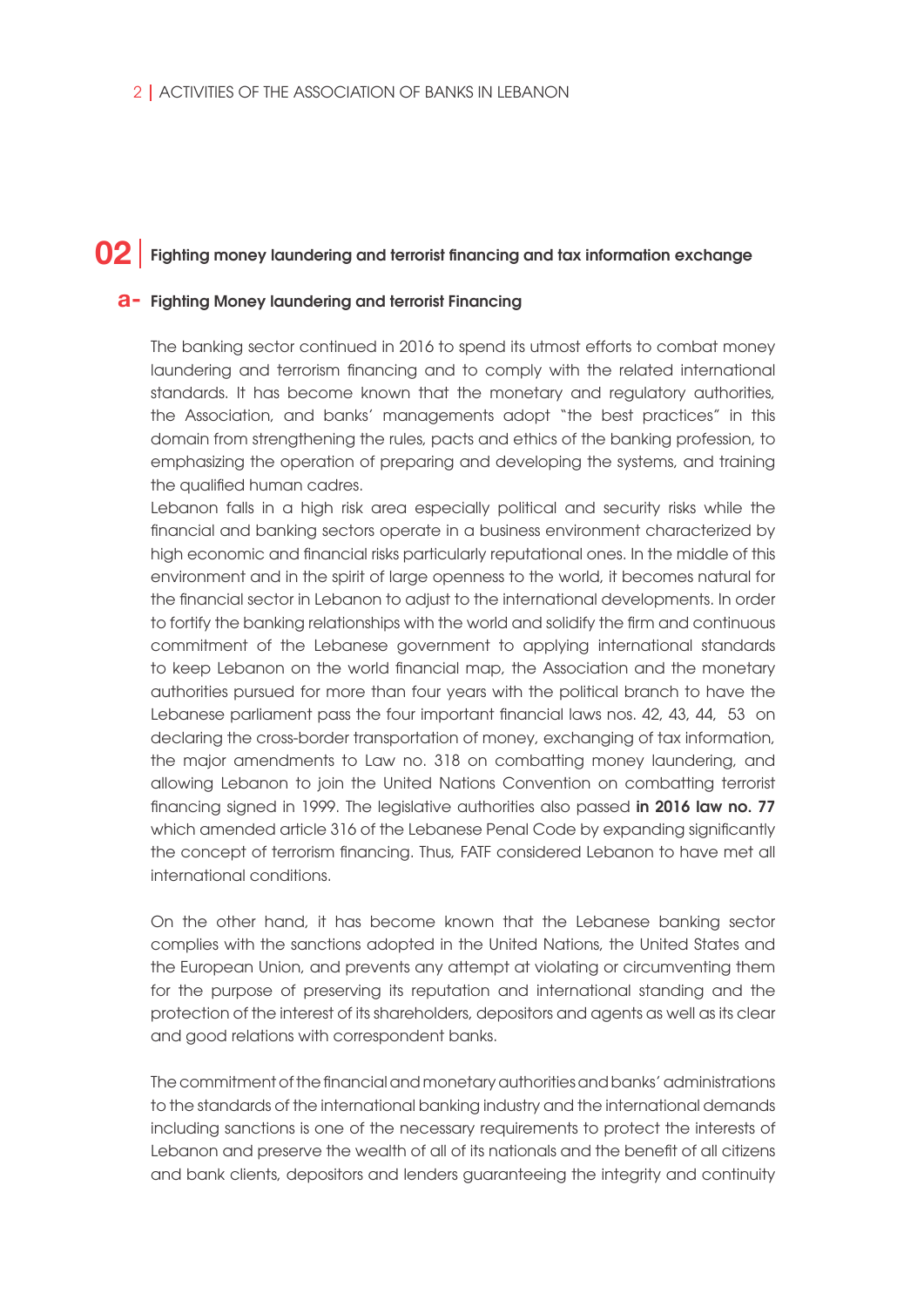of business through the international financial system. The sector has close to 6.9 million credit and debit accounts distributed over all the districts, cities and towns of Lebanon. The share of sects out of these accounts is consistent with the economic and demographic weight of each.

After the passage of the US law on 18/12/2015 and its implementing regulations regarding the prevention of access by Hizballah to international financial and other institutions, and in order to safeguard the high national interest, the BDL issued on 3/5/2016 **Basic circular no.137** on the implementation mechanism with a view to prevent any arbitrary procedure that could extend beyond the scope of the above-mentioned US Act and its implementing regulations, and which could cause harm to depositors and clients' interests, in particular cases of closure of, or the refraining from, opening accounts, or dealing with such depositors and clients, in an unjustified manner or to avoid risks (de-risking). The compliance with the US law is a must, however, it is necessary for the implementation to be fair. The rules of work respected by our banks are the same ones respected by all banks in the world, including US banks and in regards to US citizens and institutions. Those who examine the OFAC, the United Nations and the European lists will observe the huge amount of people, organizations, and companies included. The mechanism relies on some important standards such as the refraining from dealing in any currency with the names included on the OFAC list. Banks are to coordinate with the Banking Control Commission regarding the debit accounts that are subject to liquidation and close them. Whereas the suspicious accounts are to be reported to the Special Investigation Commission that conducts its work and informs the bank of its decision.

It is to mention the Manual for "Policies and Procedures on the subject of sanctions" issued by the Association in early 2015 after having asked Deloitte to prepare the manual with the close cooperation of members of the compliance and anti-money laundering committee in the Association. The purpose of this manual is to strengthen awareness at banks concerning risks of sanctions and to shed light on the prohibited financial operations. It is a continuation to the manual on fighting money laundering and terrorist financing that was previously issued by the Association also prepared by "Deloitte".

On another hand, the BDL issued two basic circulars no. 1/2015 and no. 2/2016 directed towards "Specialized Lending Entities (Comptoirs)" to supervise their activities. It asked these comptoirs based on the first circular to provide it with specific information about them. The second circular detailed the conditions and principles they should comply with so that they are permitted to conduct lending operations.

The BDL prohibited also based on intermediate circular no. 410/2016 banks and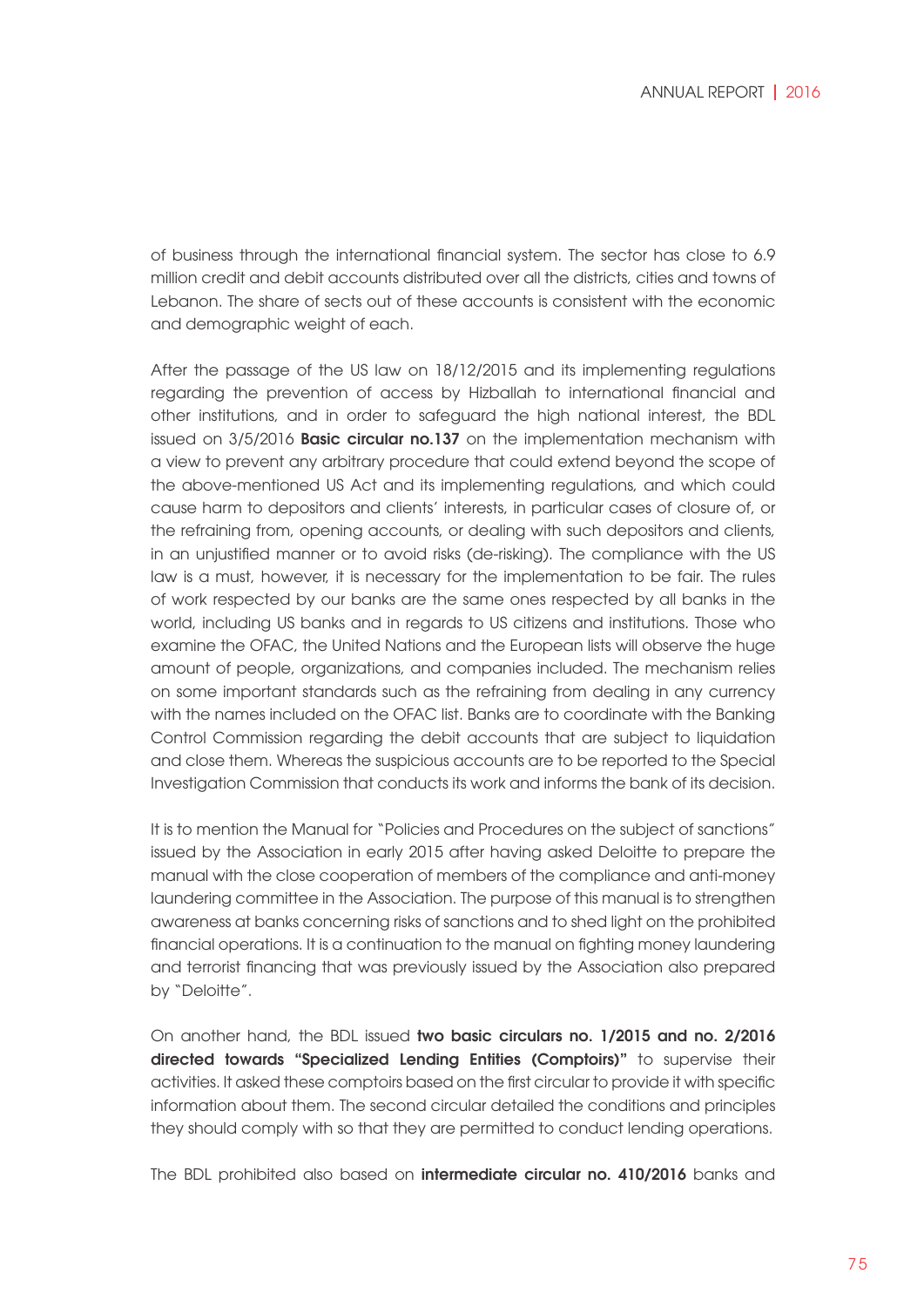financial institutions to lend directly or indirectly the "Specialized Lending Entities" mentioned above so that they do not carry the credit risk of these loans and also to strengthen the sphere of combatting money laundering and terrorist financing.

The BDL also prohibited based on intermediate circular no. 411/2016 banks and financial institutions from performing any kind of banking or non-banking or financial or non-financial operations, with companies or mutual funds whose stocks and shares are totally or partially issued in bearer form. The BDL justified this measure on the basis that it falls under the context of international standards which is a new culture in the world that we have to join. There may be a cancellation of shares issued in bearer form in many countries due to the difficulty in identifying the beneficial economic owners of their holder and to prevent their use for money laundering. It is preferred not to accept these shares in the accounts of banks despite their knowing of the owners.

On 27/10/2016, Law no. 75 was passed which abolished the category of shares in bearer form and shares to the order, and prevented joint stock companies (including limited partnerships) from issuing shares in bearer form and shares to the order after the law became effective. It also required companies with shares that include ones in bearer form and ones to the order issued before the date of the Law to substitute them with nominal shares over the period of a year from the date the law became effective.

In order to close any new loophole that could be used for money laundering, the BDL also issued in 2016 intermediate circular no. 415 which prohibited banks and institutions issuing debit and credit cards from issuing or promoting prepaid cards. The BDL then clarified through **intermediate circular no. 418/2016** that the cards linked to a bank account and issued in the name of a specific person (such as cards linked to a customer's account and issued in the latter's name or in the name of one of his/her family members, as well as cards issued upon an employer's request to pay employees' wages or allowances) are not considered prohibited pre-paid cards. This also applies to cards issued upon the request of legitimate international organizations and allocated to local humanitarian and social aid, contingent upon BDL approval.

The Banking Control Commission also issued memorandum no. 13/2016 in which it asked banks to report to it in writing any activity involving fraud, misconduct and material incident upon its occurrence whether it resulted from parties inside or outside the bank.

The committees of the Association discussed also the latest draft of the booklet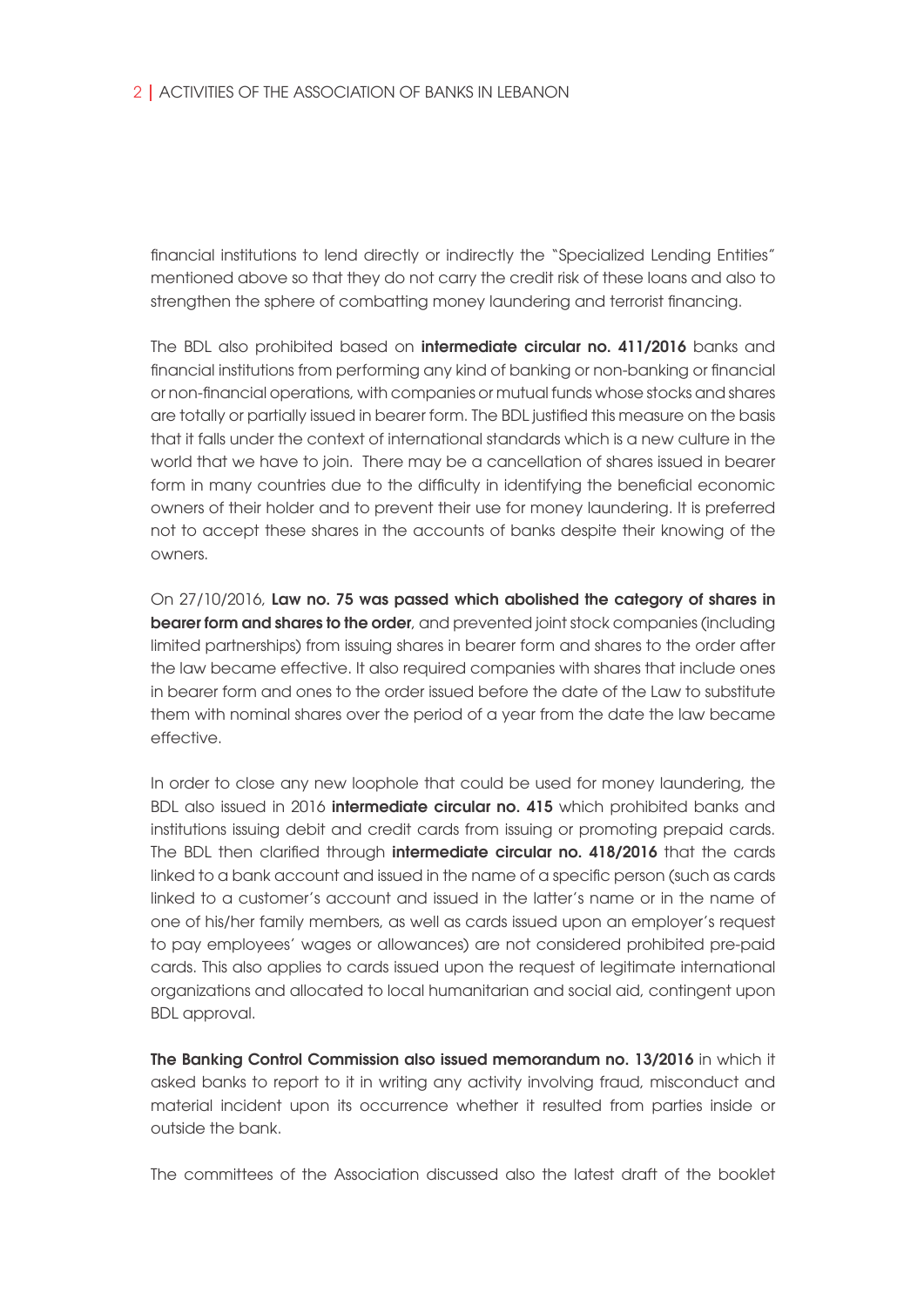that the Association asked Deloite to prepare under the heading: "Anti-bribery and Corruption Generic Policies and Procedures Manual". This guide like the other booklets, especially the one concerning combatting money laundering, is the cornerstone that helps every bank to prepare its own guide in line with its internal policies and procedures. This guide comes in light of the rising interest that correspondent banks attach to this subject and after the amendments of the law on combatting money laundering based on the new law no. 44/2015, which made corruption a financial crime similar to other money laundering crimes, thus requiring dealing with the funds produced or linked to corruption as illegal.

## **b**- In the framework of combatting tax evasion

It is to mention that the G20, and in compliance with the US legislation known as FATCA, elaborated the standards concerning the automatic exchange of tax information over the period of five years (2009-2014) until its final form has been passed by the Presidents of member countries during the G20 conference in Brisbane in November 2014. This international agreement aims at preventing the non-residents from evading paying taxes on the funds owned outside their countries or outside their countries of actual residence. Tax exchange is considered the gate to prevent tax evasion on this front.

Joining the agreement is unavoidable to prevent placing the name of Lebanon on the list of non-cooperative and non-signatory countries. The period to join ends on September 26, 2016 according to the calendar of the Global Forum which manages the operation of information exchange within the OECD. However, after the passage of the law no. 43/2015, it was realized that the OECD found it inappropriate, especially concerning the necessity to ratify the accession to the international convention by the Lebanese authorities.

Awaiting the amendment of the above-mentioned law, the BDL issued **basic circular** no. 138/2016 in which it asked, as far as each is concerned, banks and financial institutions to take at their own full responsibility the appropriate administrative and technical measures required to provide the Special Investigation Commission (SIC) with the information that the concerned foreign authorities request from the Lebanese Ministry of Finance regarding the accounts of residents in the requesting countries in compliance with the recommendations issued by the Global Forum on Transparency and Exchange of Information for Tax Purposes and by the OECD, and according to the regulatory mechanism to be set for that purpose by the SIC in coordination with the BDL.

In October 2016, the Lebanese parliament passed the new Law no. 55 on the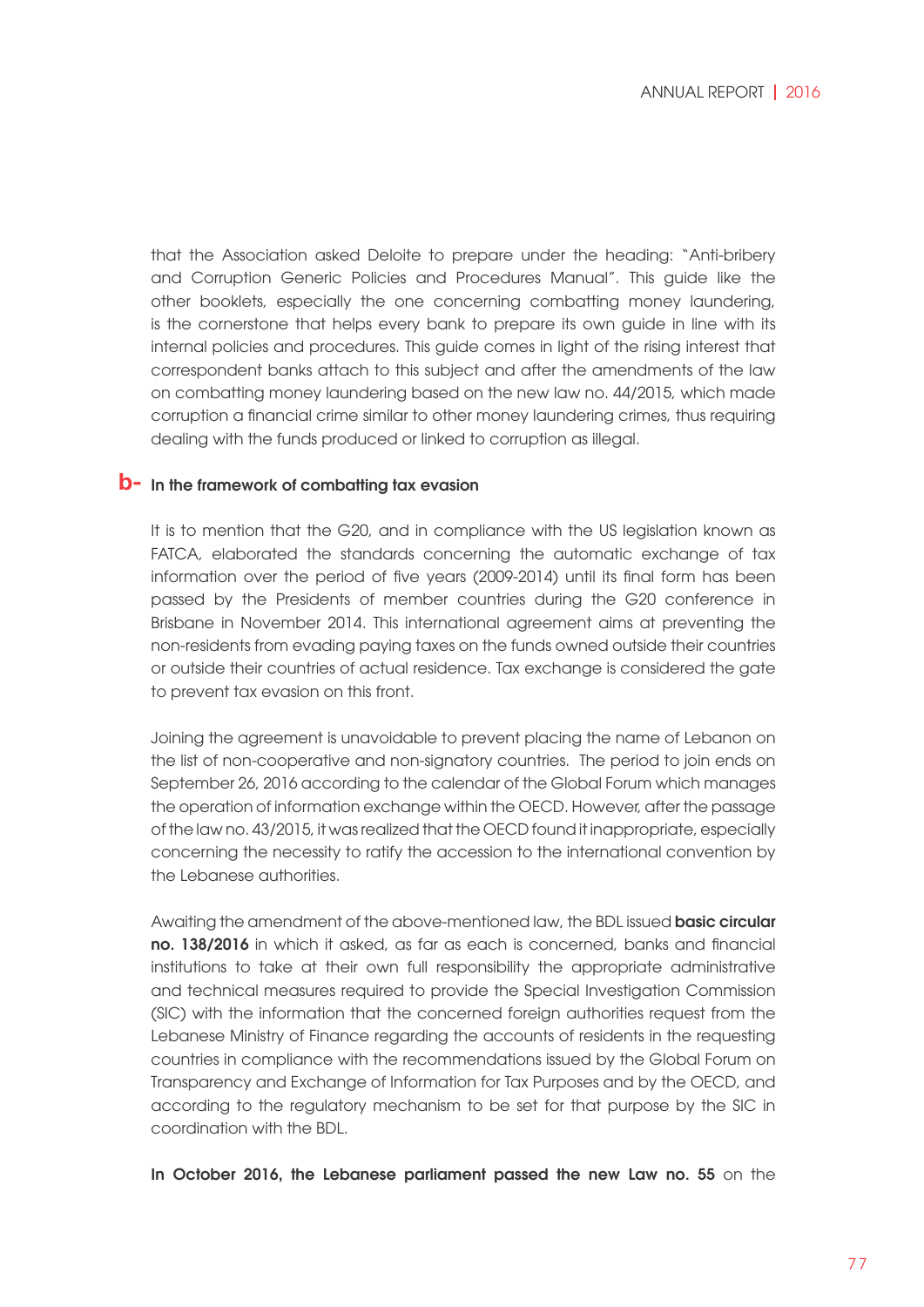exchange of tax information which annulled law no. 43/2015 after it introduced major reforms on it. This law allowed the government to ratify international agreements in this domain, such as the multilateral convention on technical assistance in tax matters, and the competent authority agreement. The law empowered the minister of finance to sign on these two agreements after their passage by the government.

It was realized that there is a strategic subject that the Association drew attention to, which is the concept of economic residency in Lebanon that ought to be expanded to facilitate for the Lebanese in the diaspora to choose their economic residency in Lebanon. The indicators for such residency are many, from owning a house, to the children continuing their education in the schools and universities in Lebanon, to the ownership of institutions or businesses in Lebanon and others. This will give the immigrants again a reason to return by protecting their savings and not exposing them to risks. Thus, Law no. 60 issued on 27/10/2016 included a new definition to the concept of residing in Lebanon.

An important subject remains regarding tax territoriality, which is the essence, the spirit and the philosophy of the tax system in Lebanon, necessitating subjecting residents and non-residents to the tax on their earned incomes on Lebanese territories, irrespective of their place of residence, which requires annulling article 69 of Law 144/1959.

This annulation may encourage Lebanese immigrants to choose Lebanon as the place for tax residency, paying taxes on incomes generated in Lebanon excluding the ones earned abroad. For information, most foreign countries including the Gulf States do not tax the incomes of Lebanese earned in them. Additionally, many countries competing with the Lebanese market concerning attracting capital out of which Cyprus, Malta and Switzerland propagate to exclude the non-residents' incomes from declaration or payments and provide, in return for depositing money in them, incentives for residency and citizenship! The Association drew attention to the responsible authorities many times on the risks of this subject to protect the remittances of the Lebanese, with the BDL sharing this opinion.

Awaiting the completion of the legal documents and the beginning of the official implementation, the specialized committees in the Association suggested that the Lebanese banks ought to be present and ready for the implementation at any time and for the preparations to be joint. In February 2017, the Association organized with Deloitte a workshop with banks on this subject in which a draft manual on Common Reporting Standard (CRS) prepared by Deloitte based on the request of the Association was discussed.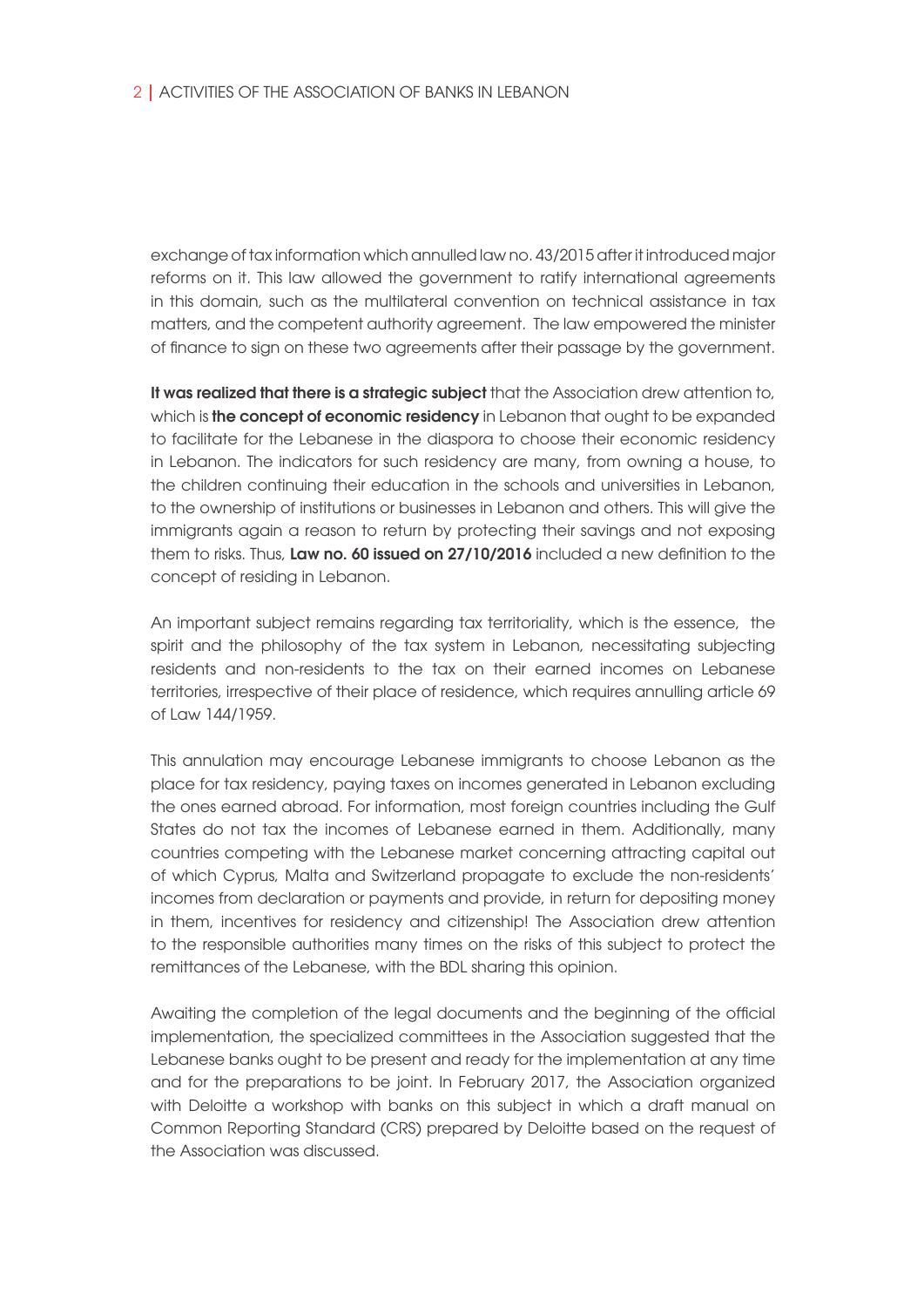It is to mention, in the framework of tax evasion, the US tax legislation known as FATCA which imposed new standards to prevent American citizens from conducting tax evasion abroad. It is known that the Lebanese banking sector worked hard for many years on clarifying its contents and applying its provisions. It is to mention that Lebanon has chosen the contractual agreement with all banks operating in Lebanon which started to join the FATCA agreement since 2014. The Association issued the Manual of policies and measures about this subject prepared by Deloitte.

#### The visit of the Association delegation to the USA **03**

### The visit of the Lebanese banking delegation to New York City and Washington D.C. **a** in April 2016.

In the framework of the regular visits that the Association organizes to the financial capitals in Europe and the USA in order to strengthen the relationship with correspondent banks of Lebanese banks, and the communication with the official powers and the foreign financial and monetary authorities, a delegation of the Board of Directors of the Association along with the Secretary General visited in April 2016 New York city and Washington D.C. in the USA to participate in the conference organized by the Union of Arab Banks on the premises and under the auspices of the Federal Reserve Bank of New York. It was noticeable the intense presence of the Lebanese banking system from the BDL, the BCC and banks compared to the attendance of bankers from various Arab countries. The Lebanese bankers had an effective and noticeable participation which contributed to the reaffirmation of the poised standing of Lebanon and its leading and continuous banking role in promoting and solidifying the international standards of the banking profession. It was also noticeable the distinct presence in the conference of representatives from the major US banks and some administrations. The Lebanese banking delegation held meetings with executives and directors of compliance in US correspondent banks: Bank of New York, Citibank, J.P. Morgan, and Standard Chartered Bank.

It was emphasized in the meetings on the rightness of the Lebanese banking model which creates a positive balance between the commercial work and the seriousness of applying the banking rules accepted internationally. The US bankers met by the delegation praised the professionalism of Lebanese banks in their dealings with US correspondent banks and the strength of the relationship, its continuity and success.

In the same context, the Lebanese banking delegation visited Washington D.C. where it held business meetings with some high responsibles in the US Treasury and the Ministry of Foreign Affairs concerned with the financial and banking matters. The delegation met the President of the Foreign Affairs Committee in the US House of representatives in addition to distinct members, some of whom from Lebanese origin, in the financial service and foreign affairs and combatting terrorism committees in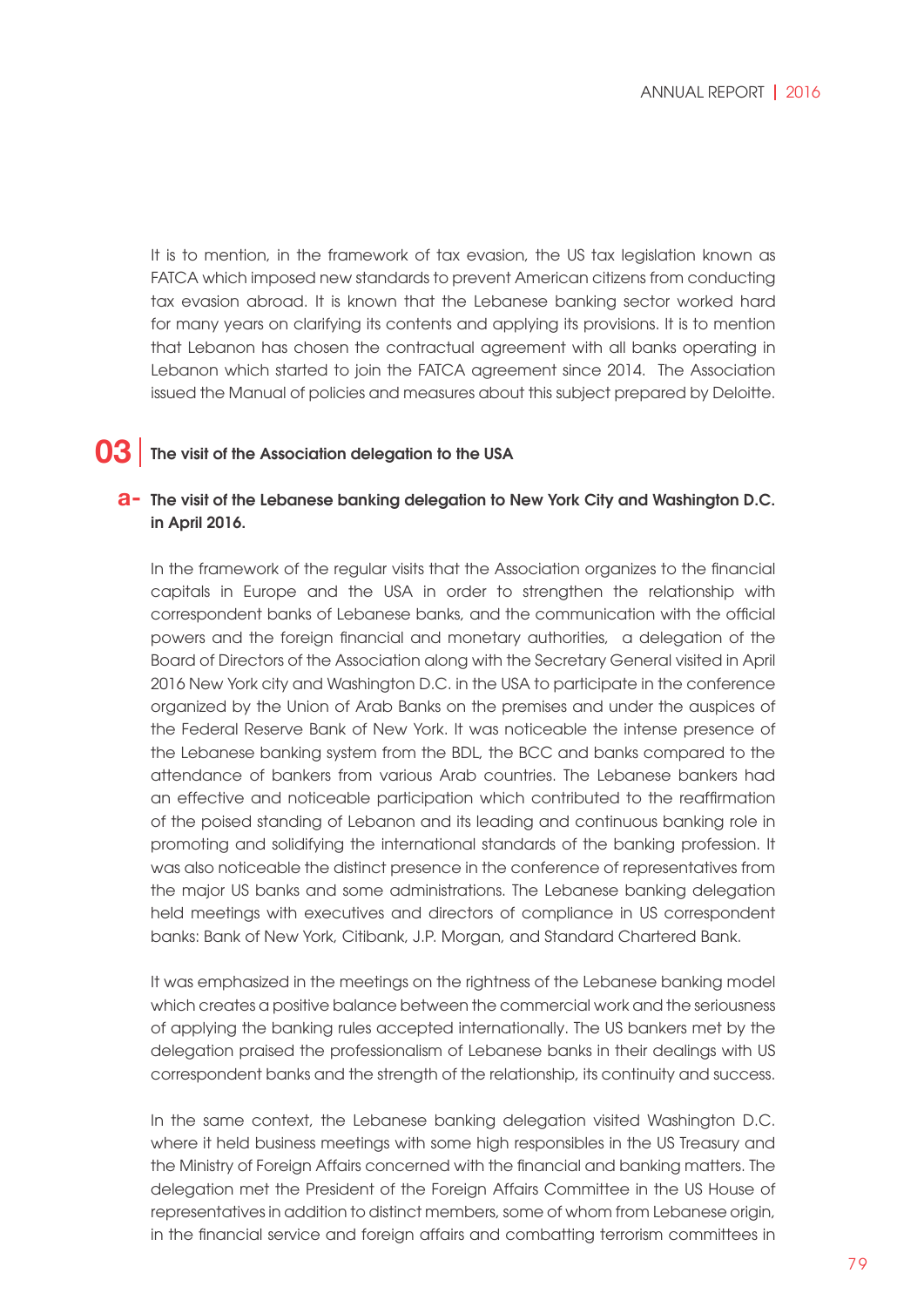### the US Congress.

The delegation of the Association carried in its meetings the four important financial laws passed by the Lebanese parliament in 2015, which came about to reflect the commitment of the Lebanese state and banks to the business rules and the current international banking and financial standards, especially the American ones, given that most of the operations of the Lebanese banking sector with the outside world and the financing of the Lebanese external trade and the Lebanese remittances take effect in US dollars and through the correspondent accounts with the correspondent banks based in New York.

### **b**- The visit of the Lebanese banking delegation to Washington D.C. and New York City in October 2016.

Like every year, a large banking delegation consisting of 30 bankers participated in the yearly joint meetings of the IMF and World Bank held in Washington D.C. between 1 and 5 October, 2016. The Lebanese embassy in the US capital held a dinner in the honor of the Governor of the BDL and the Lebanese participating delegations including banks, the BDL, the Ministry of Finance, the Council for Development and Reconstruction, in the presence of some large US responsible executives concerned with the Lebanese affairs from the US Treasury, the Ministry of Foreign Affairs, and the National Security Council.

The Association organized in its turn in cooperation with the group "Financial Times" a reception that was distinct by a prominent presence of banks that Lebanese banks deal with throughout the world. On the occasion of these meetings, a delegation from the Board of the Association held business meetings in Washington D.C. with some key executives concerned with the banking and financial matters in the US Treasury, the Ministry of Foreign Affairs and the financial services and foreign affairs committees in the House and Senate. All US responsible executives emphasized during these meetings on their position supporting Lebanon and strengthening its role as a model in the region, and stressed on the importance of preserving its stability that is based, in their opinion, on two pillars namely the banking sector and the Lebanese army. These responsible executives reiterated their praise for the leading role of the banking sector in terms of its reputable respect for the international banking rules, especially ones concerning fighting money laundering and the financing of terrorism. The Lebanese banking delegation wished from all these US official parties to base any measure taken in the field of combatting money laundering on the legal rules concerning the right to follow-up and defend, and the proper evidence with no measure possibly taken to have a negative influence on the sector and the country, in line with the US position that is keen on a stable Lebanon and the continuous success of the banking sector. This proposal was met positively by the US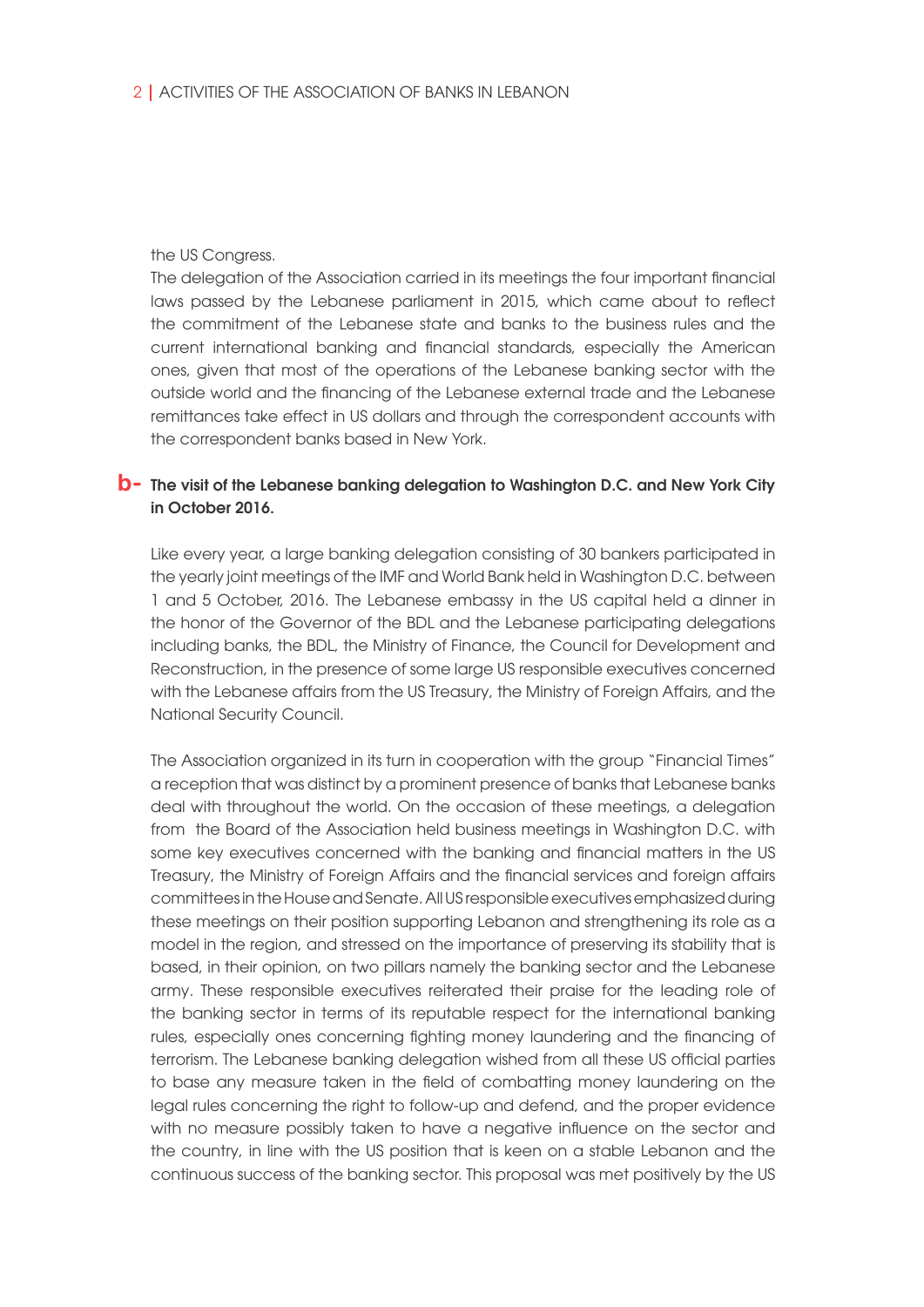### official parties.

Moving to New York City, the Board delegation held business meetings with the responsible executives, the directors of compliance in the main US banks that act as correspondent to Lebanese banks, namely Standard Chartered Bank, Bank of New York, Citibank, J.P. Morgan in addition to an enlarged meeting at the Federal Reserve Bank of New York.

The discussion concentrated during these banking meetings on the working mechanisms of Lebanese banks concerning the commitment to the standards and rules adopted by the US banks themselves, especially in the field of combatting money laundering and terrorist financing. The banking responsible executives showed relief for the transparency of dealing with Lebanese banks and the speed of cooperation with the clarifications asked. And contrary to the orientation of many of them to reduce correspondent relationships (De-Risking) with some of the countries and banks in the world, the US bankers praised the professionalism of Lebanese banks and the strength of the correspondent relationship with them, stressing on preserving, strengthening and keeping this relationship successful.

## The visit of the Lebanese banking delegation to London in March 2017 **c-**

A delegation of members of the Board of Directors of the Association along with the Secretary General conducted a business visit to London over the period of 7-10 March 2017. The delegation held intensive business meetings in London with the economic responsible executives in the Ministries of foreign affairs and finance, in addition to a series of meetings with the British Bankers' Association and with the executive administrations of the three main British banks that Lebanese banks deal with namely Standard Chartered Bank, Barclays Bank and HSBC.

The delegation organized a meeting with the executive Lebanese banking and financial cadres working in London in cooperation with the Lebanese International Financial Executives "LIFE". Most of these meetings pertain to the context of strengthening the Lebanese banking relationship with the important London Financial markets.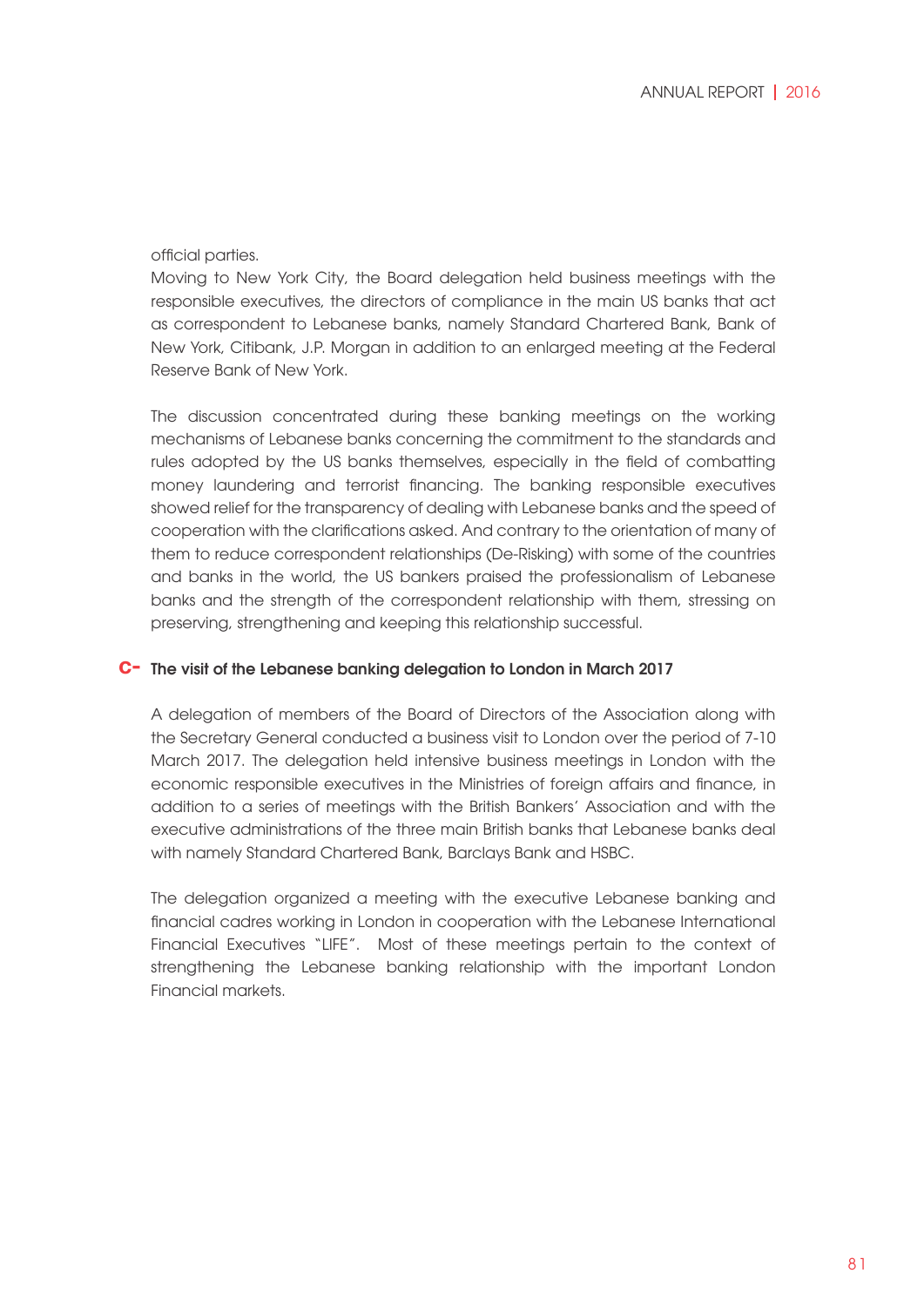## III. INTERNAL AND EXTERNAL PRESENCE OF THE ASSOCIATION AND ITS COOPERATION WITH THE ECONOMIC BODIES

## **a**- At the internal level

ABL reiterated in 2016 its commitment to the national public interest, while revealing its concern at increasing its presence and reinforcing its position as one of the major economic groups in Lebanon. This was specifically achieved through the following means:

- Enhancing the communication and the relation with the responsible groups on **1**  economic issues in all the Lebanese media outlets which serves the continuous and complete coverage of the activities of the Association and its positions.
- Issuing press releases on the national, economic and professional issues of **2**  interest to the Association and the banking community.
- Providing the media, regularly and intensively, with ABL publications (press **3**  releases, monthly bulletins, leaflets and manuals, series of articles and studies, etc.), to be adopted as a major source of information and ethics on the various sectors of the economic activities in Lebanon in general, and the banking activity in particular.
- Cooperating with different Lebanese economic bodies in order to draft **4** working documents and common perceptions on the points of view of these organizations with regard to projects and measures proposed by the official authorities.

Continuing to closely cooperate with the different ministries, public institutions, national committees with social, economic, and environmental interests, through the representation of the banking sector and the Association in the following institutions:

The Board of Directors of the National Fund for Social Security; the Board of Directors of the National Agency for Employment; the banking commission and the commission on environment (International Chamber of Commerce – Lebanon); the commission for the promotion of the rights of the disabled in the labor market (Ministry of Labor); the Board of Directors of the Industrial Research Institute (Ministry of Industry); The group of national coordination on issues of climate change (Ministry of Environment); the guidance committee on fighting environmental pollution (Ministry of Environment); the administrative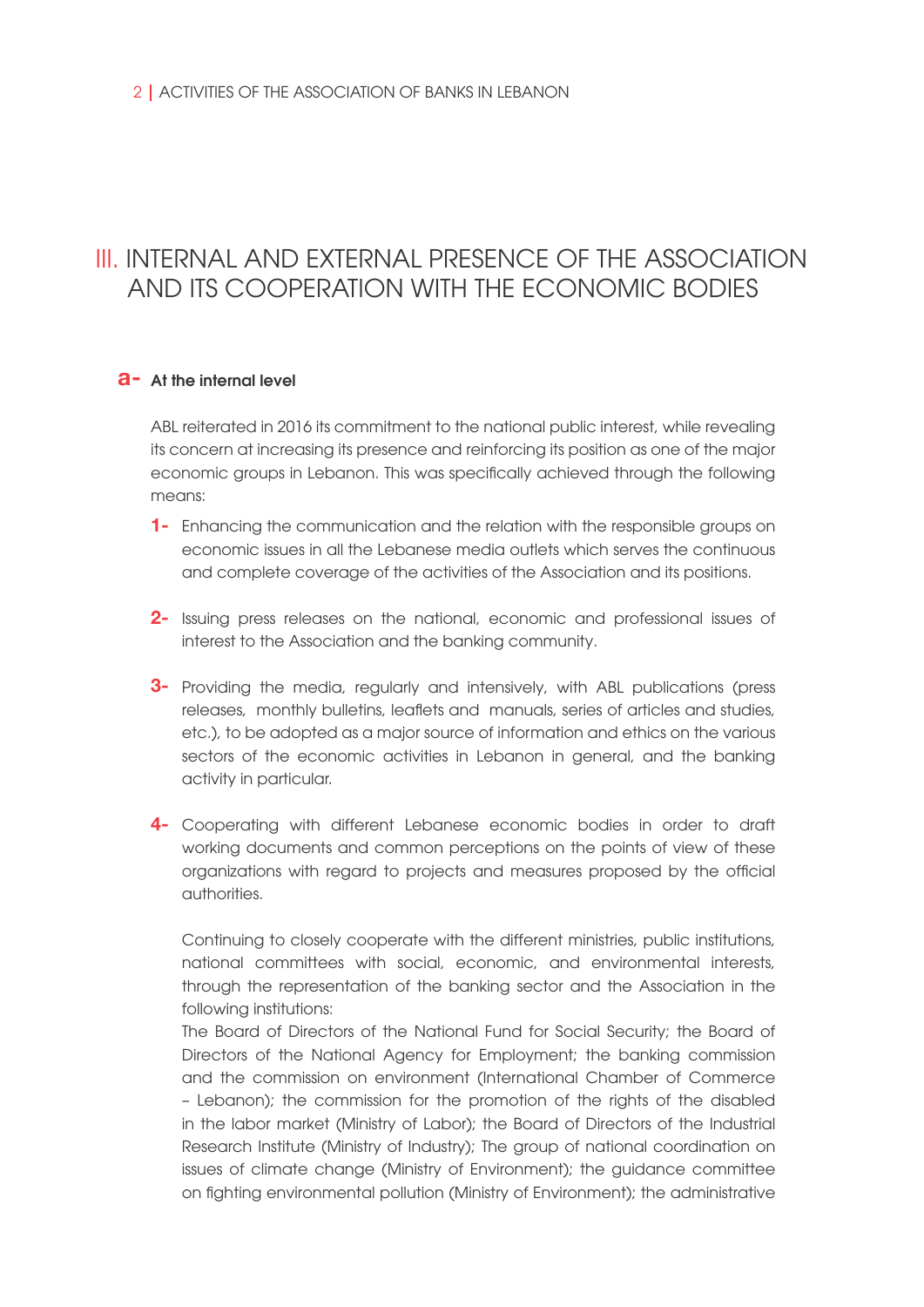commission for the Fund for Environment (Ministry of Environment); National Advisory Council for Environment (Ministry of Environment); The organization and management committee of the National Afforestation Program for the planting of 40 million trees on Lebanese Territories (Ministry of Agriculture); The committee on equipping public parks with the internet (Ministry of Telecommunication); and the Parliamentary Sub-Committee to prepare the draft of setting-up the National panel of Anti-Corruption corps.

Taking part in sponsoring and/or supporting some major national and economic **5**  events, such as:

> "The Arabic Economic Forum", organized by Al "Iktissad Wa Al aamal" (Beirut, May 12 and 13, 2016); the conference organized by the Army command on: "The Middle East in Light of the Changes and Possible Compromises (July 12-15, 2016); The dinner party organized by the Lebanese Banking Sector in the frame of the WB and IMF Annual Meetings (New York , October 7, 2016); The Conference of "the Companies' Social Responsibilities" held at Phoenicia Hotel ( October 27, 2016); "Accelerate 2016" organized by the Banque du Liban (Forum de Beyrouth, November 7-9, 2016).

Hosting members of the foreign diplomatic corps in Lebanon (British and French **6-**  Ambassadors to Lebanon); hosting several Arab and international delegations (the Institute of International Finance, World Bank, European Investment Bank, International Monetary Fund, The U.S. Treasury Department, the Francophone Union of Banks (UBF), The Chamber of Commerce, agriculture and industry of Oman, etc.., and participating in official Lebanese delegations abroad.

At the level of publishing, the Association continues to publish its Monthly bulletin (1200 issues per month, distributed equally to subscribers and media representatives in Lebanon), The Economic Letter - in English - includes a brief overview of the evolution of the major sectors of the Lebanese economy, with statistical tables and figures, and of which 1100 electronic copies are distributed to banks, institutions, individuals, and associations, in addition to a number of registered in Lebanon and abroad. Since 2014, a **Quarterly Newsletter in Enalish** was added to these publications presenting the most important economic and banking activities, as well as the most important publications, training workshops, and cultural seminars aimed at informing the bank employees about methods to fight organized crime especially financial crimes related to money laundering and trading in narcotics. Besides, monthly bulletins on Key Indicators and on the portfolio of Treasury Bills in Lebanese pounds and in foreign currencies are still distributed. In addition to the Annual Report of 2015, in Arabic and English, the Almanac of Banks in Lebanon 2016 was also issued in English. Also, and with the collaboration of the Basil Fuleihan Institute of Finance,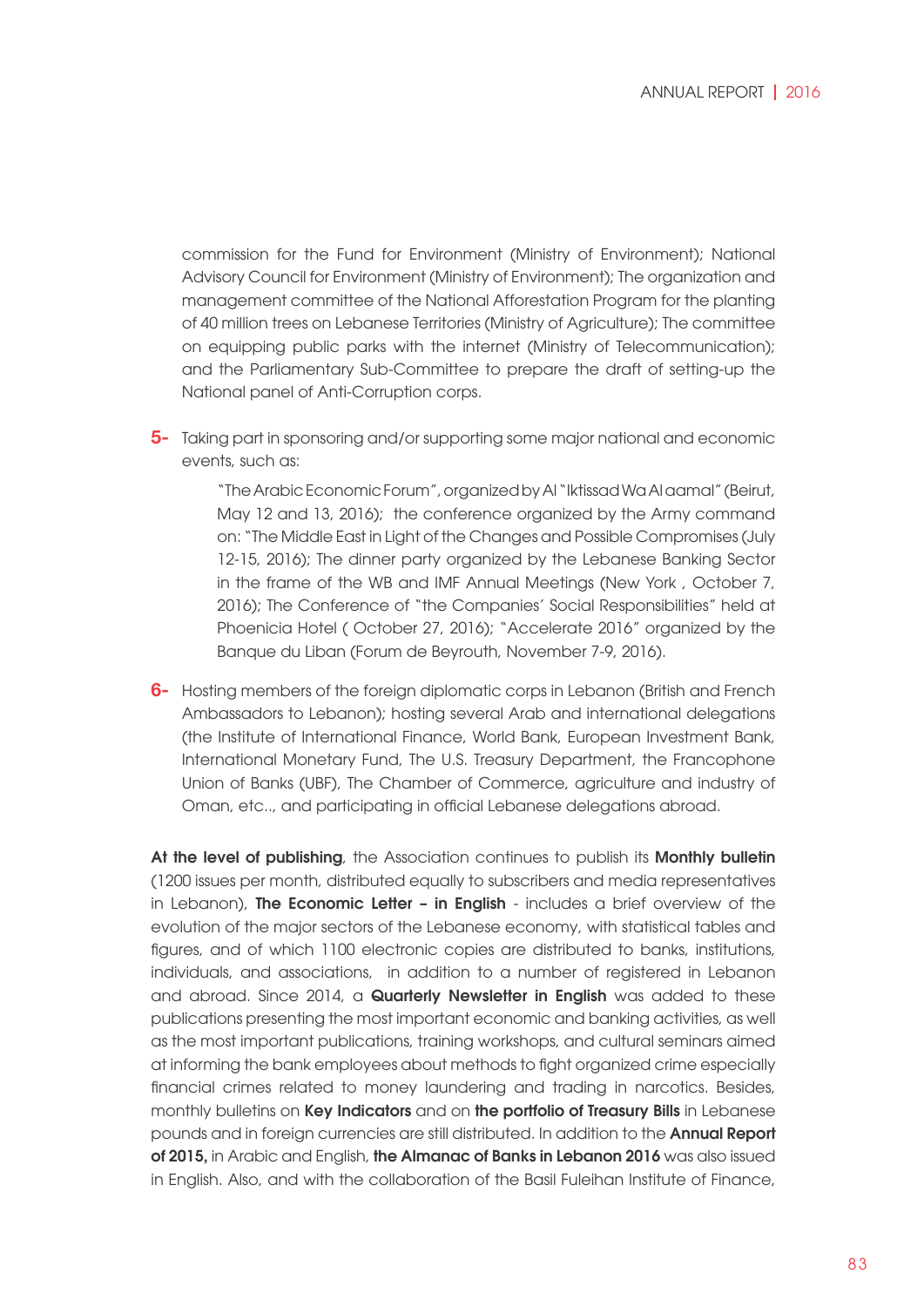the Association published "Towards a National Strategy for Financial Education in Lebanon 2016-2019). Finally, the Association published 3 booklets (in January, April and October): The Lebanese Economy and Banking Industry: Compliance with International Standards (2016).

On the level of documentation and internal library, the ABL continued to update its data bank and press archives (1990-2015) and enrich its library periodicals (1549 specialized works and 60 periodicals in Arabic, French, and English). It is to note that the ABL places, at the disposal of banking staff, specialized researchers, university professors and students a full series of documents and references they may need.

The Association continues to update its Internet site (www.abl.org.Ib). The site is available in three languages (Arabic, French, and English) and allows users to obtain information on ABL structure, General Secretariat, Board of Directors, and committees, as well as its various services, and most important domestic and foreign activities especially in the field of fighting organized crime and on various publications. The site also publishes the news of banks and their activities in addition to the 2016- 2017 version of the **Collective Labor Agreement** which governs the professional relationships between bank administrations and their employees. This site also allows users to access thanks to the "useful links", the websites of a large number of local Arab and foreign financial and economic institutions and associations.

## **b**- At the external level

### 1- Participating in Arab and international banking events

In 2016, the Association participated in several regional and international meetings and conferences. Its representatives (President, Vice-President, members of the Board or some consultative committees, and the Secretary General) had many interventions and contributions during these activities and several communications on the side. Most important meetings and conference are: The meeting of the administrative committee of the Federation of the Francophone Banks and the relevant group of works in that Federation. The Association held also business meetings with the American correspondent banks and official administrations concerned by the financial banking affairs in New York and Washington DC, the Joint Annual Meetings of the Word Bank and the International Monetary fund (October 2016), and the Financial Conference for the Middle East held in Frankfurt-Germany (November 2016).